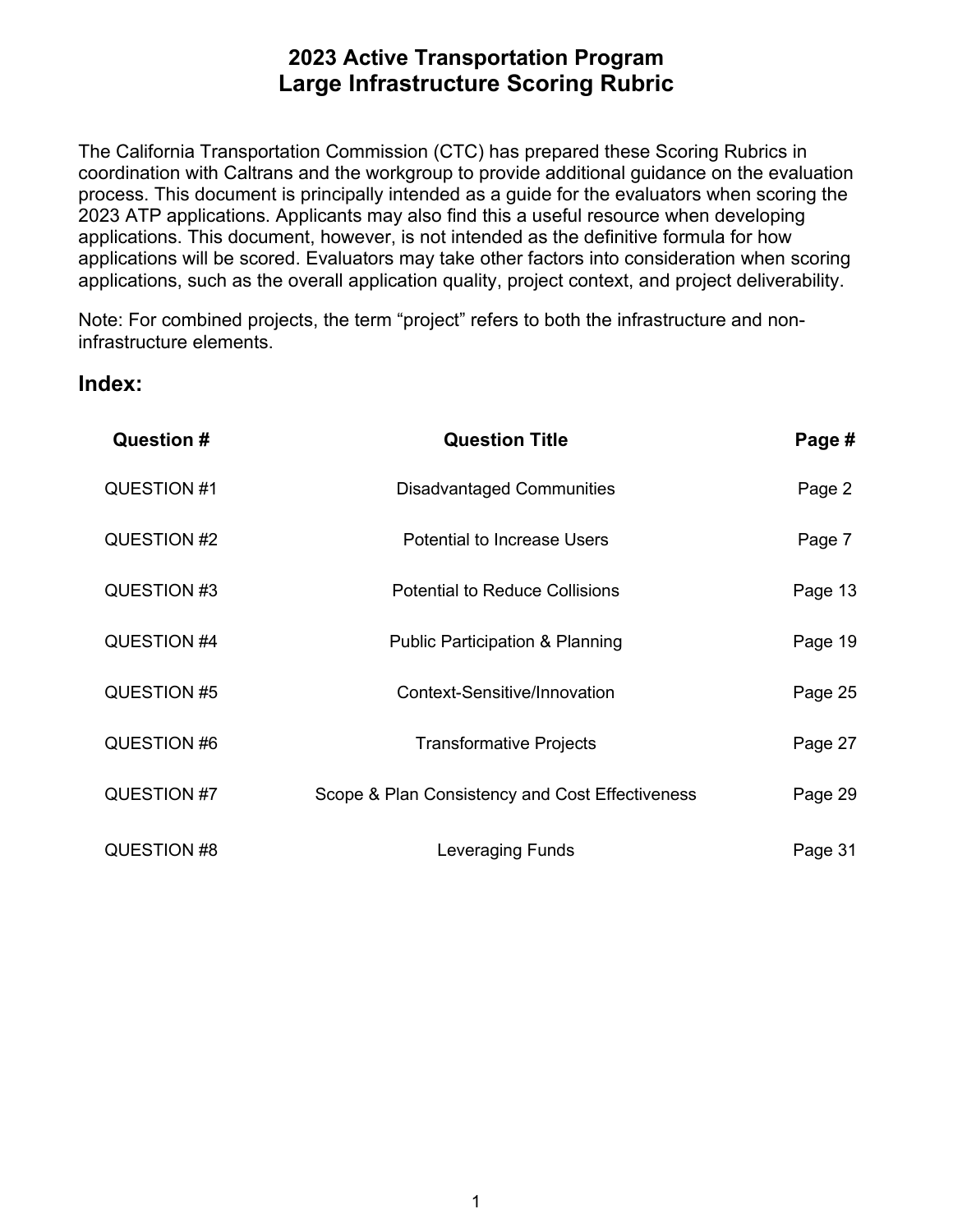### **QUESTION #1: DISADVANTAGED COMMUNITIES (0-10 POINTS)**

#### **Points for part D (Project Location) and Part E (Severity) will be calculated by CTC. Evaluators will only submit scores on Part C – Direct Benefit – for a maximum of 4 points.**

 *If this project does not qualify as a Disadvantaged Community, the applicant will skip this question and This project does not qualify as a Disadvantaged Community. move on to question 2.* 

#### **Community," the score for Question #1 will be zero "0". If the applicant checked the box for "This project does not qualify as a Disadvantaged**

 *Provide a scaled map showing the boundaries of the proposed project, the geographic boundaries of the disadvantaged community, disadvantaged community access point(s), and destinations that the project A. Map of Project Boundaries, Access, and Destinations (0 points): Required is benefiting.* 

#### *B. Identification of Disadvantaged Community: (0 points)*

*Select one of the following five options. The applicant must provide information for all Census Tract/Block Group/Place # that the project affects.* 

- *Median Household Income*
- *CalEnviroScreen*
- *Free or Reduced Priced School Meals - Applications using this measure must demonstrate how the project benefits the school students in the project area.*
- *Healthy Places Index*
- *Other* 
	- o *Regional Definition*
	- o *Projects on federally recognized Tribal Land or projects submitted by Tribal Governments (federally recognized Native American tribes)*
	- o *Other Determinant of MHI*

### *C. Direct Benefit: (0 - 4 points)*

- *1. Explain how the project closes a gap, provides connections to, or addresses a deficiency in an active transportation network, or meets an important community need.*
- 2. Explain how the disadvantaged community residents will have physical access to the project.
- *2. Explain how the disadvantaged community residents will have physical access to the project. 3. Illustrate and provide documentation on how the project was requested or supported by the disadvantaged community residents. Address any concerns of displacement that may occur as a result of this project, if applicable. If displacement is not an issue, explain why it is not a concern for the community.*

#### **Special Instructions & Expectations for Evaluators:**

Sub-questions A & B do not receive any points.

- If the applicant does not check the box "This project does not qualify as a Disadvantaged Community," they are **required** to provide project map(s) and provide the DAC information as required in both A & B.
	- o Maps should include **all** census tracts/schools that the project influences, not just the ones that are disadvantaged.

When evaluating the first part of sub-question C, the evaluator should consider:

• Does the project provide reasonable improvements to close missing gaps; increases needed routes or connections (such as access to and/or community safety for disadvantaged community residents to parks, greenways, open space, health care centers, transit stops, and other community assets) or addresses the poor conditions of an existing route.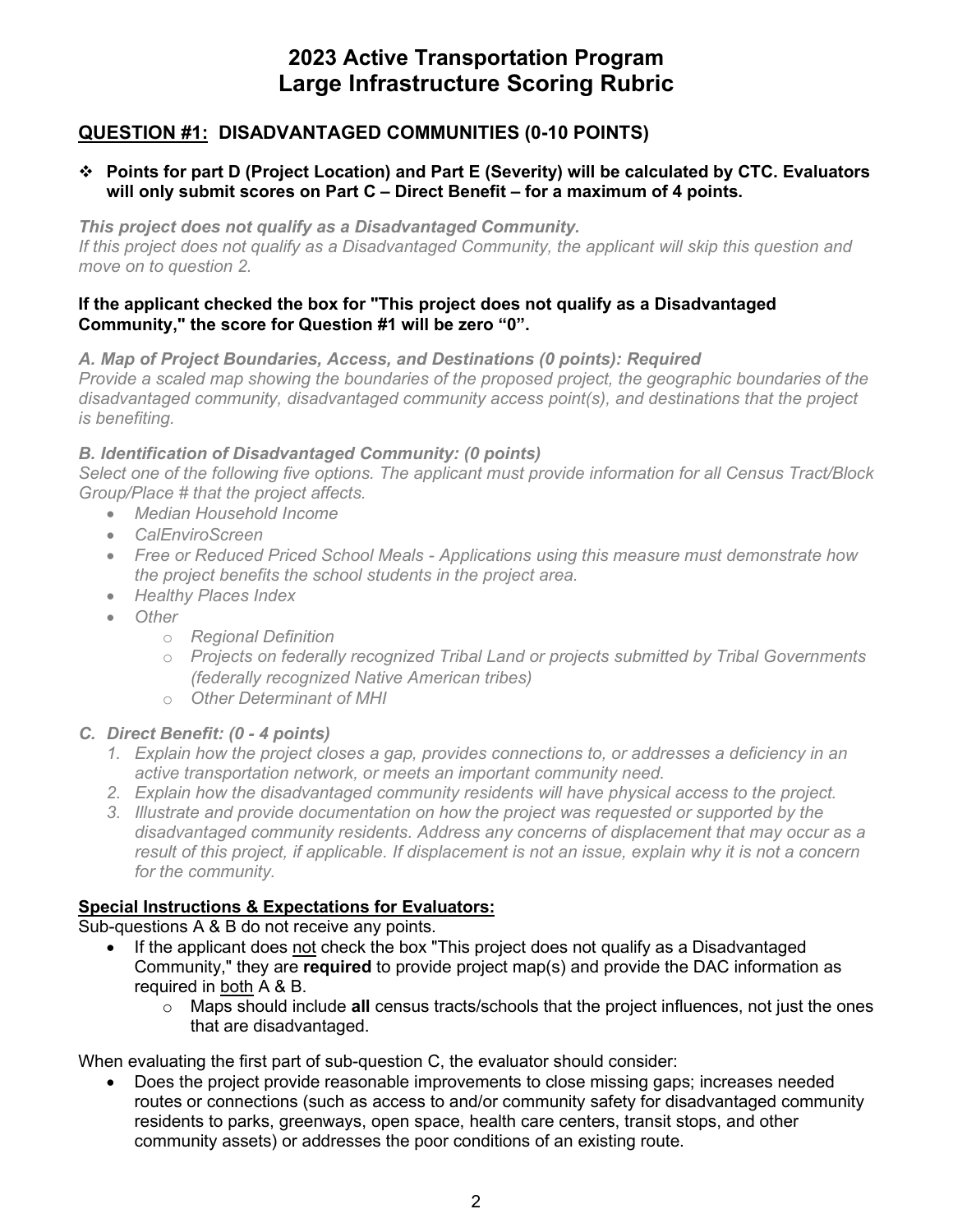- If developing a new route/connection, will the project result in a convenient and logical route that residents will want to use because it offers improved access to destinations the community commonly utilizes?
- in their community. • Will the project address the lack of or need for active transportation planning? And/or does the project address the community concerns about the lack of pedestrian or bicycle safety education
- • Will the project address a "need" that was identified by the local community and is supported by backup documentation/attachments?

When evaluating the second part of sub-question C, the evaluator should consider:

- Will the improvements will be physically convenient and safe for the community to access or use?
- Will the improvements provide a logical route that residents will use or want to use because it offers safe and convenient access?
- If the project is not located in the DAC, will they have reasonable access points to the project?

When evaluating the third part of sub-question C, the evaluator should consider:

- Was the local DAC community actively involved in the project development? Did they request the project?
- Did the DAC community have the opportunity to provide their input to the community needs, and do they support this project?
- really reaching out to the community to learn their needs and wants? • Was this project presented to the DAC community in a local forum so that they could provide input or support? Or, was the project simply voted upon in a general agency meeting without
- Provide documentation of how the local residents and community groups were engaged for input on community and household needs and of any support from local community-based organizations and/or residents.
- Applicants should also, when applicable, explain how anti-displacement policies and actions are being implemented in their community/city/county to discourage displacement of the community being impacted by the project.
	- $\circ$  The applicant should address this, even if just to say that displacement is not an issue downgraded as long as they explain why it is not a concern. in their community. If displacement is not an issue, an applicant should not be
	- o
	- $\circ$  The applicant should discuss how displacement is being addressed, e.g., through policies or workgroups.

| <b>Points</b> | Applicant's ability to demonstrate the project will result in a direct benefit to the<br><b>Disadvantaged Community.</b>                                                                                                                                                                                                                                                                                                                                                                                                                                                                                                                                   |
|---------------|------------------------------------------------------------------------------------------------------------------------------------------------------------------------------------------------------------------------------------------------------------------------------------------------------------------------------------------------------------------------------------------------------------------------------------------------------------------------------------------------------------------------------------------------------------------------------------------------------------------------------------------------------------|
| 4 Points      | The application clearly and convincingly:<br>Explains how the project closes a gap, provides connections to, or addresses a<br>$\bullet$<br>deficiency in an active transportation network, or meets an important community<br>need, AND<br>• Explains how the disadvantaged community residents will have physical access<br>to the project, AND<br>Illustrates and documents how the project was requested or supported by the<br>$\bullet$<br>disadvantaged community residents. AND<br>The application includes attachments that show evidence of thorough engagement and<br>outreach, resulting in input and buy-in from the disadvantaged community. |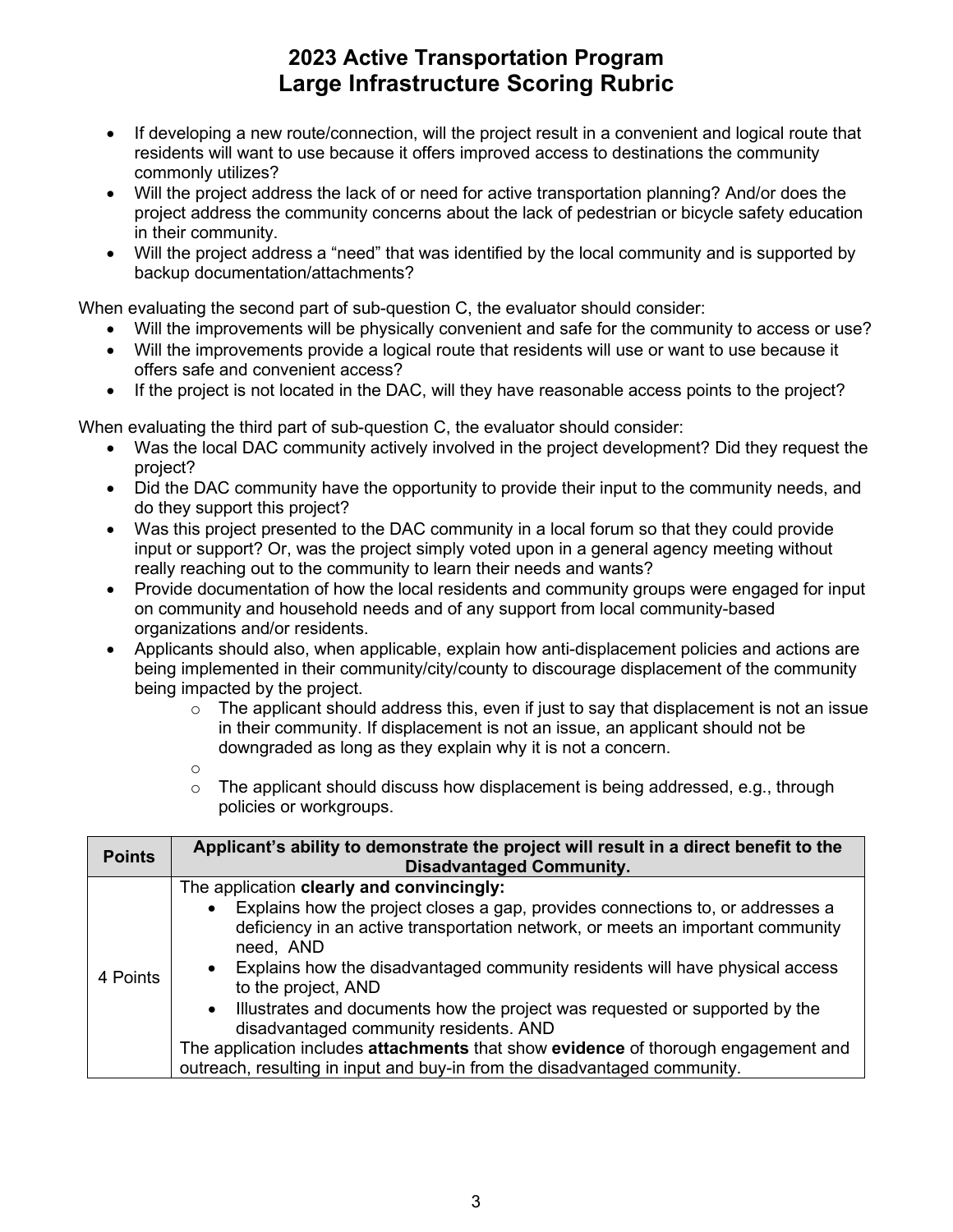| 3 Points | The application addresses at least three of the following:<br>Explains how the project closes a gap, provides connections to, or addresses a<br>deficiency in an active transportation network, or meets an important community<br>need, AND<br>Explains how the disadvantaged community residents will have physical access to<br>the project, AND<br>Illustrates how the project was requested or supported by the disadvantaged<br>community residents. AND<br>The application includes attachments that show evidence of outreach and engagement<br>to the disadvantaged community and documents their buy-in. |
|----------|--------------------------------------------------------------------------------------------------------------------------------------------------------------------------------------------------------------------------------------------------------------------------------------------------------------------------------------------------------------------------------------------------------------------------------------------------------------------------------------------------------------------------------------------------------------------------------------------------------------------|
| 2 Points | The application addresses at least two of the following:<br>Explains how the project closes a gap, provides connections to, or addresses a<br>deficiency in an active transportation network, or meets an important community<br>need AND<br>Explains how the disadvantaged community residents will have physical access to<br>the project, AND<br>Illustrates and documents how the project was requested or supported by the<br>disadvantaged community residents. AND<br>The application includes some attachments that show evidence of contacting the<br>disadvantaged community.                            |
| 1 Point  | The application minimally:<br>Explains how the project closes a gap, provides connections to, or addresses a<br>deficiency in an active transportation network, or meets an important community<br>need, AND<br>Explains how the disadvantaged community residents will have physical access to<br>the project, AND<br>Illustrates and documents how the project was requested or supported by the<br>disadvantaged community residents. AND<br>The application did not include attachments or attached minimal attachments showing<br>evidence of outreach to the disadvantaged community.                        |
| 0 Points | Evaluators can award a score of zero if they believe the application does not address<br>how the project closes a gap or provides connections, does not address how the<br>disadvantaged community will have physical access to the project, and does not address<br>how the project will directly benefit a disadvantaged community, AND the application did<br>not include any support attachments.                                                                                                                                                                                                              |

### **Points for part D (Project Location) and Part E (Severity) will be calculated by CTC.**

 *D. Project Location: (0 - 2 points)* 

*Is your project located within a disadvantaged community?* 

| <b>Points</b> | Applicant's ability to demonstrate the project is located within a DAC |
|---------------|------------------------------------------------------------------------|
| 2 Points      | Project location(s) are/is fully (100%) located within a DAC.          |
| 1 Point       | Project location(s) are/is partially (less than 100%) within a DAC.    |
| 0 Points      | None of the project location(s) are/is within a DAC.                   |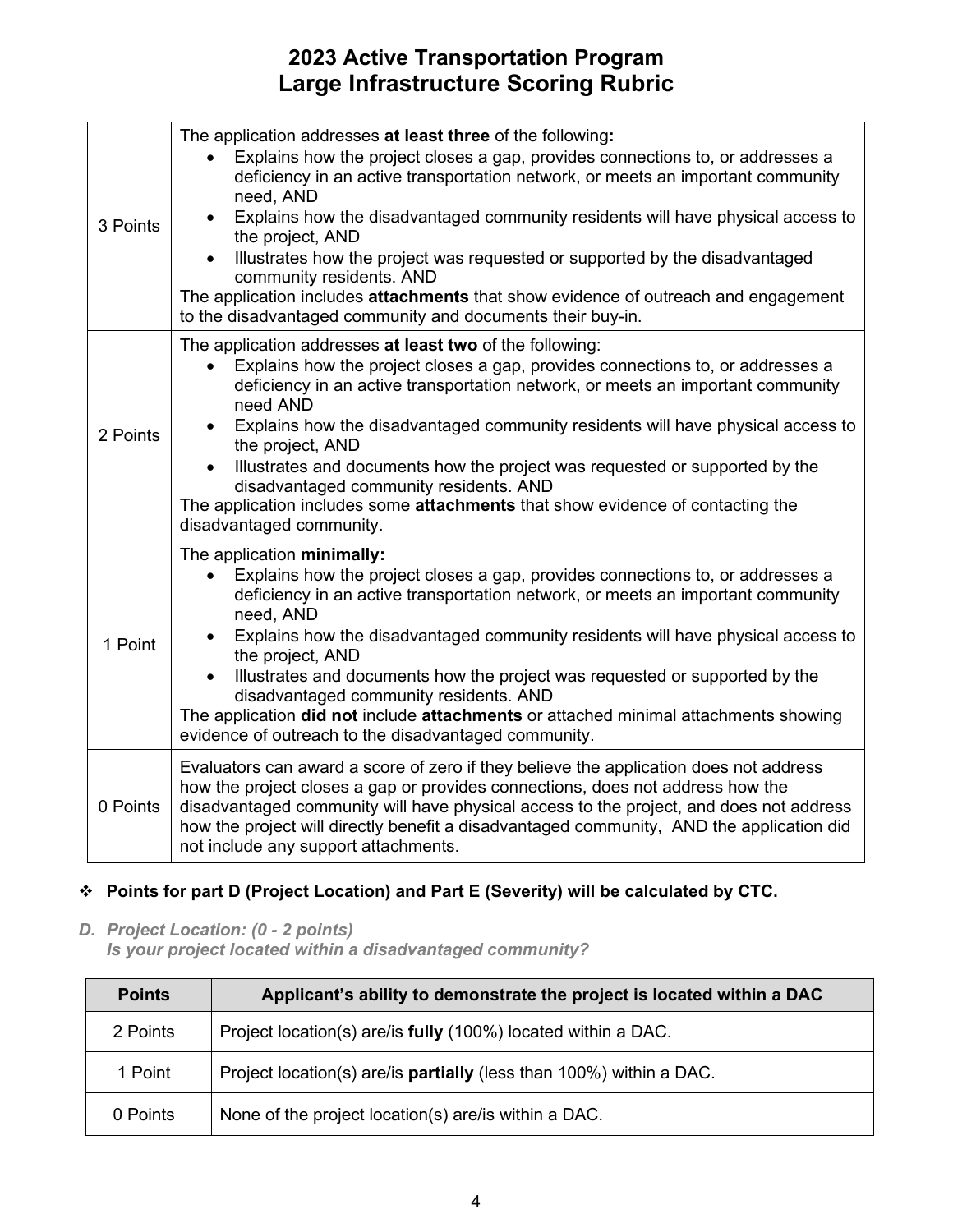E. Severity: (0-4 points)

| <b>Points</b> |                                                                    | Median Household Income (MHI) Criteria - MHI = \$60,188 |
|---------------|--------------------------------------------------------------------|---------------------------------------------------------|
| 0 Points      | Greater than 80% of the MHI                                        | greater than \$60,188.00                                |
| 1 Point       | 75% through 80% of MHI                                             | \$56,426.25 through \$60,188.00                         |
| 2 Points      | 70% through <75% of MHI                                            | \$52,664.50 through \$56,426.24                         |
| 3 Points      | 65% through <70% of MHI                                            | \$48,902.75 through \$52,664.49                         |
| 4 Points      | <65% of MHI                                                        | less than \$48,902.75                                   |
| <b>Points</b> |                                                                    | <b>CalEnviroScreen Criteria</b>                         |
| 0 Points      | Above 25% most disadvantaged                                       | less than 40.05                                         |
| 1 Point       | 20% through 25% most disadvantaged                                 | 40.05 through 43.38                                     |
| 2 Points      | 15% through <20% most disadvantaged                                | 43.39 through 47.54                                     |
| 3 Points      | 10% through <15% most disadvantaged                                | 47.55 through 51.97                                     |
| 4 Points      | <10% most disadvantaged                                            | 51.98 through 93.18                                     |
| <b>Points</b> |                                                                    | <b>Free or Reduced Lunches</b>                          |
| 0 points      | Less than 75% of students receive free or reduced lunches          |                                                         |
| 1 Point       | $\geq$ 75% through 80% of students receive free or reduced lunches |                                                         |
| 2 Points      | > 80% through 85% of students receive free or reduced lunches      |                                                         |
| 3 Points      | > 85% through 90% of students receive free or reduced lunches      |                                                         |
| 4 Points      | > 90% of students receive free or reduced lunches                  |                                                         |
| <b>Points</b> |                                                                    | <b>Healthy Places Index Score*</b>                      |
| 0 Points      | Healthy Places Index Score above 25 Percentile                     |                                                         |
| 1 Point       | Healthy Places Index Score 20 through 25 Percentile                |                                                         |
| 2 Points      | Healthy Places Index Score 15 through <20 Percentile               |                                                         |
| 3 Points      | Healthy Places Index Score 10 through <15 Percentile               |                                                         |
|               |                                                                    |                                                         |

\*Healthy Places Index Score inputted should only be the overall HPI Score. Other indicator numbers can be discussed in the narrative, but only the overall score can be used for Disadvantaged Communities qualification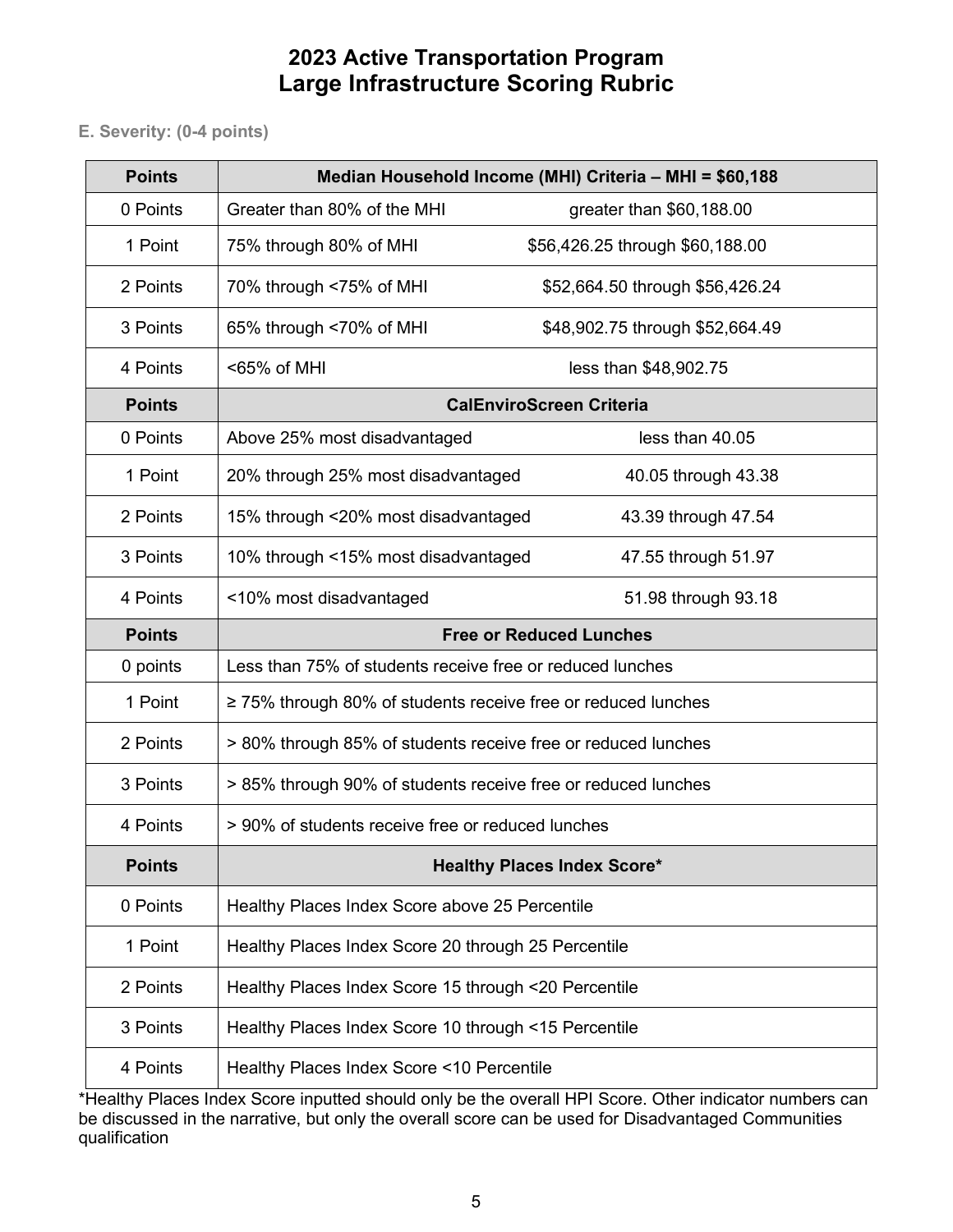| Category                                                                                                    | <b>Points</b> | <b>Other DAC Criterion</b>                                                                                                                                                                                                                                                                                                                                                                                                                                                           |
|-------------------------------------------------------------------------------------------------------------|---------------|--------------------------------------------------------------------------------------------------------------------------------------------------------------------------------------------------------------------------------------------------------------------------------------------------------------------------------------------------------------------------------------------------------------------------------------------------------------------------------------|
| Other MHI or<br>CalEnviroScreen<br>Assessment                                                               | 0 or 1 point  | If a project applicant believes a project benefits a<br>disadvantaged community, but the project does not meet the<br>aforementioned criteria due to a lack of accurate Census data<br>or CalEnviroScreen data that represents a small neighborhood<br>or unincorporated area, the applicant must submit for<br>consideration a quantitative assessment, to demonstrate that<br>the community's median household income is at or below 80%<br>of that state median household income. |
| <b>Regional Definition</b>                                                                                  | 0 or 1 point  | If the applicant believes a project benefits a disadvantaged<br>community based on an adopted regional definition, the<br>applicant must submit for consideration the regional definition,<br>as well as <b>how</b> their specific community qualifies under that<br>definition.                                                                                                                                                                                                     |
| <b>Federally Recognized</b><br><b>Tribal Lands or</b><br>projects submitted by<br><b>Tribal Governments</b> | 4 points      | Projects located within federally recognized Tribal Lands<br>(typically within the boundaries of a Reservation or Rancheria)<br>or projects submitted by Tribal Governments (federally<br>recognized Native American tribes).                                                                                                                                                                                                                                                        |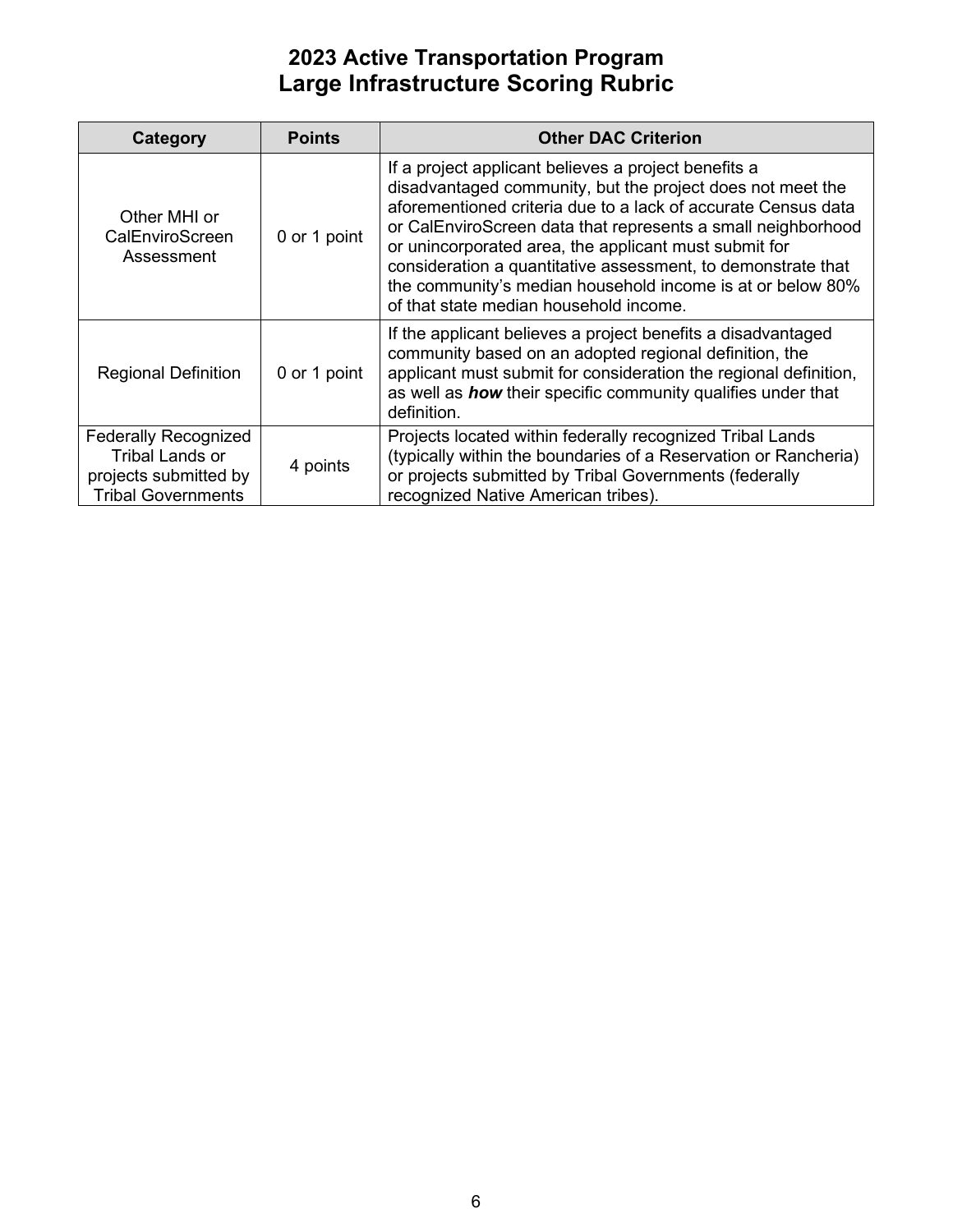#### **ROUTES TO AND FROM SCHOOLS, TRANSIT FACILITIES, COMMUNITY CENTERS, QUESTION #2: POTENTIAL FOR INCREASED WALKING AND BICYCLING, ESPECIALLY AMONG STUDENTS, INCLUDING THE IDENTIFICATION OF WALKING AND BICYCLING EMPLOYMENT CENTERS, AND OTHER DESTINATIONS; AND INCLUDING INCREASING AND IMPROVING CONNECTIVITY AND MOBILITY OF NON-MOTORIZED USERS.**

### **(0-38 POINTS)**

 *A. Describe the community and the issues that this project will address. How will the proposed desired outcome, and how will the project best deliver that outcome? (0-19 points) project benefit the non-motorized users of all ages and varying abilities? What is the project's* 

#### *Discuss:*

- *Community characteristics and context (e.g., urban/rural/suburban, relevant history, socioeconomic characteristics, etc.)*
- *Destinations and key connectivity the project will achieve*
- *How the project will increase walking and/or biking*
- The lack of mobility, if applicable does the population have limited access to cars, bikes, and/or *transit?* 
	- o *Does the project have an unserved or underserved demand?*
- *The local health concerns responses should focus on:* 
	- *social environment that affect the project community and can be addressed through the*  o *Specific local public health concerns, health disparity, and/or conditions in the built and proposed project. Please provide detailed and locally relevant answers instead of general descriptions of the health benefits of walking and biking (i.e., "walking and biking increase physical activity").*
	- o *Local public health data demonstrating the above public health concern or health disparity. Data should be at the smallest geography available (state or national data is not sufficient). One potential source is the [Healthy Places Index \(HPI\).](http://healthyplacesindex.org/)*
- *For combined I/NI: discuss the need for an encouragement and education program.*

#### **Special Instructions & Expectations for Evaluators:**

Applicants are not required to submit user counts at the time of application. User counts will be collected from applications that are successful in the program.

- "**Need**" must be considered in the context of the "**potential** for increased walking and bicycling" among users of all ages and varying abilities.
- • "**Need**" must be considered in the context **of all** of the following:
	- $\circ$  Connectivity to key destinations
	- o Mobility to access everyday needs and services
	- $\circ$  Local public health concerns
- • To receive the **maximum points**, applicants must thoroughly demonstrate **all** of the above aspects of "need," and should address the needs of vulnerable and underserved populations, including disadvantaged communities (if applicable), older adults, and persons with disabilities.

- Consider the impact of the proposed project in the community and how it will fit into the geographic context.
	- $\circ$  In doing this, the evaluator should consult the attached photos and any other information available to make an informed decision.
- only the entire project, but also the segment and why this particular segment is key to the bigger • When a project is a segment of a larger path/corridor, does the applicant explain the benefits of not project?
	- $\circ$  The applicant should focus on the benefits of the particular segment and not try to claim the benefits of the entire path/corridor.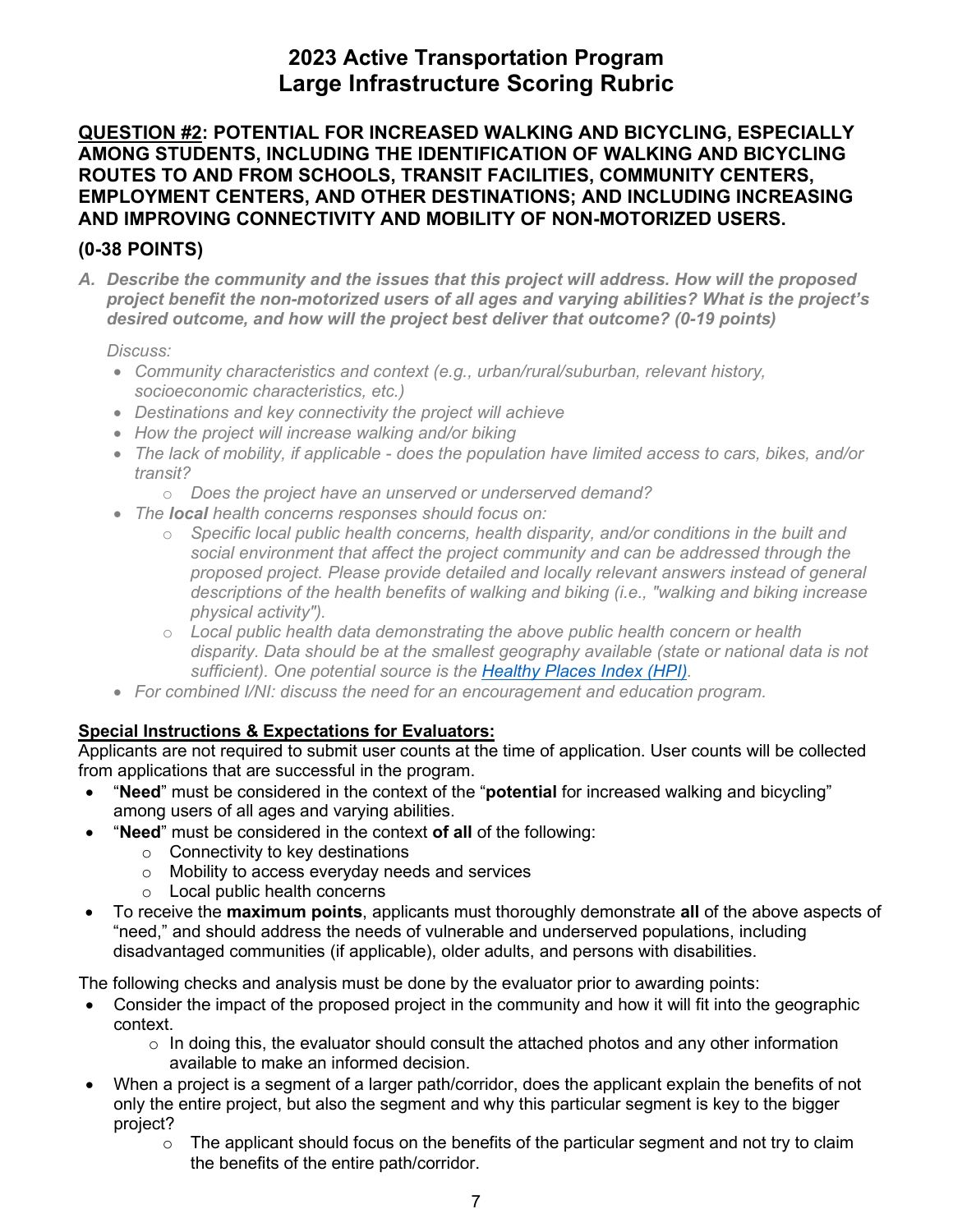- Evaluate the level to which the applicant demonstrated the need for improvements in the project area.
	- o When citing key destinations, does the applicant also explain *why* those destinations are important for the community being impacted?
	- o Do they cite *specific* destinations or just say "schools" or "stores" or "amenities"?
	- conditions in the built and social environment affecting the project community that can be  $\circ$  Did the applicant identify specific local public health concerns, health disparity, and/or addressed by increasing walking and biking, including:
		- biking is good for health because it increases physical activity.") AND A thorough and nuanced discussion of existing health condition(s) amongst targeted users (responses should be more sophisticated than simply stating, "Walking and
		- The physical or social conditions (known as the social determinants of health) in the target community that contribute to the current health conditions (beyond other elements already addressed in the application, including bike/ped. infrastructure gaps and barriers, collision rates, etc.).
	- o Provides local public health data demonstrating the above public health concern or health disparity, including:
		- Inclusion of health data at the smallest geography available (i.e., census tract or county level if census tract is not available) AND
		- Health status of targeted users given as percentages or rates using relevant and local health indicators AND stated as ranks or comparisons to non-targeted user data (e.g., the community has a higher/lesser obesity rate compared to both the state and other rural communities of similar size).

| <b>Points</b>       | Applicant's ability to demonstrate a specific active transportation need.                                                                                                                                                                                                                                                                                                                                                                                                                                                                                                                                                   |
|---------------------|-----------------------------------------------------------------------------------------------------------------------------------------------------------------------------------------------------------------------------------------------------------------------------------------------------------------------------------------------------------------------------------------------------------------------------------------------------------------------------------------------------------------------------------------------------------------------------------------------------------------------------|
| $15 - 17$<br>Points | The application compellingly demonstrates "need" in the project area, and documents all<br>of the following in a clear narrative:<br>the lack of connectivity,<br>$\bullet$<br>the lack of mobility for non-motorized users,<br>$\bullet$<br>data showing the local health concerns, including a comparison to statewide and/or<br>$\bullet$<br>countywide health data,<br><b>AND if applicable</b><br>For projects benefiting a disadvantaged community $-$ the need for the project in that<br>$\bullet$<br>community,<br>For NI components - the need for the education and encouragement program.<br>$\bullet$          |
| $10 - 14$<br>Points | The application duly demonstrates "need" in the project area, and documents only 2 of the<br>following clearly, and at least one other one partially:<br>the lack of connectivity,<br>$\bullet$<br>the lack of mobility for non-motorized users,<br>$\bullet$<br>local health concerns (does it include a comparison to statewide and/or countywide health<br>$\bullet$<br>data?),<br><b>AND if applicable</b><br>For projects benefiting a disadvantaged community – the need for the project in that<br>$\bullet$<br>community,<br>For NI components – the need for the education and encouragement program.<br>$\bullet$ |
| $5-9$<br>Points     | The application somewhat demonstrates "need" in the project area, and documents only 1<br>of the following clearly, and at least one other partially:<br>the lack of connectivity,<br>$\bullet$<br>the lack of mobility for non-motorized users,<br>$\bullet$<br>local health concerns,<br>$\bullet$<br><b>AND if applicable</b>                                                                                                                                                                                                                                                                                            |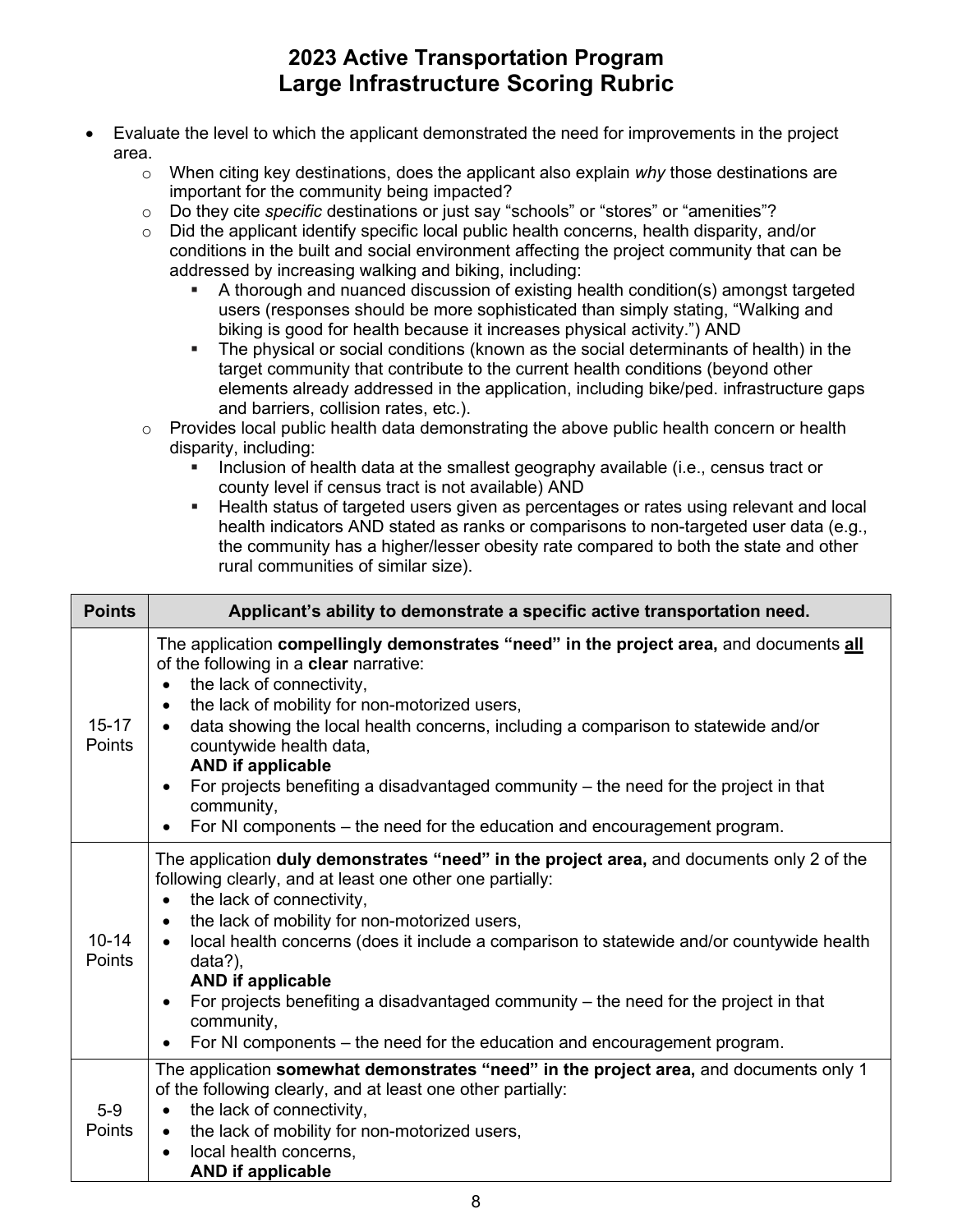|                   | For NI components – the need for the education and encouragement program.<br>$\bullet$                                                                                                                                                                                                                                                                                                 |
|-------------------|----------------------------------------------------------------------------------------------------------------------------------------------------------------------------------------------------------------------------------------------------------------------------------------------------------------------------------------------------------------------------------------|
| $1 - 4$<br>Points | The application minimally demonstrates "need" in the project area, and partially<br>documents 1 of the following:<br>the lack of connectivity,<br>$\bullet$<br>the lack of mobility for non-motorized users,<br>$\bullet$<br>local health concerns.<br>$\bullet$<br><b>AND if applicable</b><br>For NI components – the need for the education and encouragement program.<br>$\bullet$ |
| 0 Points          | The application does not demonstrate "need" in the project area in any of the three areas<br>of need, and there is no mention of the need of the disadvantaged community, and there is no<br>mention of the NI program (if applicable).                                                                                                                                                |

#### **PLUS:**

### **Special Instructions & Expectations for Evaluators:**

The following checks and analysis must be done by the evaluator prior to awarding points:

- Does the applicant address how students will use and have access to the project?
- Projects can receive points for demonstrating the transportation needs of students of all ages, including high school and college/community college.
- • If the applicant simply states "schools" as a destination the project will connect to, that does not warrant the two points.
- • The project **DOES NOT** have to be a safe routes to school project in order to receive these points.

| <b>Points</b> | Applicant's ability to demonstrate the active transportation needs of STUDENTS.          |
|---------------|------------------------------------------------------------------------------------------|
| 2 Points      | The application addresses the active transportation needs of students                    |
| 0 Points      | The application does not address or mention the active transportation needs of students. |

*B. Describe how the proposed project will address the active transportation need: (0-19 points)* 

#### **Special Instructions & Expectations for Evaluators:**

- "**Need**" must be considered in the context of the "potential for increased walking and bicycling" for all ages and varying abilities.
- "**The proposed project will address**" must be considered in **all** of the following "needs":
	- $\circ$  the lack of connectivity,
	- $\circ$  the lack of mobility for non-motorized users,
	- o local health concerns
- • To receive the maximum points, applicants must demonstrate **all** of the above aspects of "need" for each improvement category.
	- $\circ$  Since each category addresses a different need, the answers provided should be specific to the improvement category.
- The applicant should discuss how the project meets the needs of vulnerable and underserved populations, including disadvantaged communities (if applicable), older adults, and persons with disabilities.
- The amount of points an applicant/project receives on this sub-question is **not impacted by the number of categories** documented for addressing the active transportation need.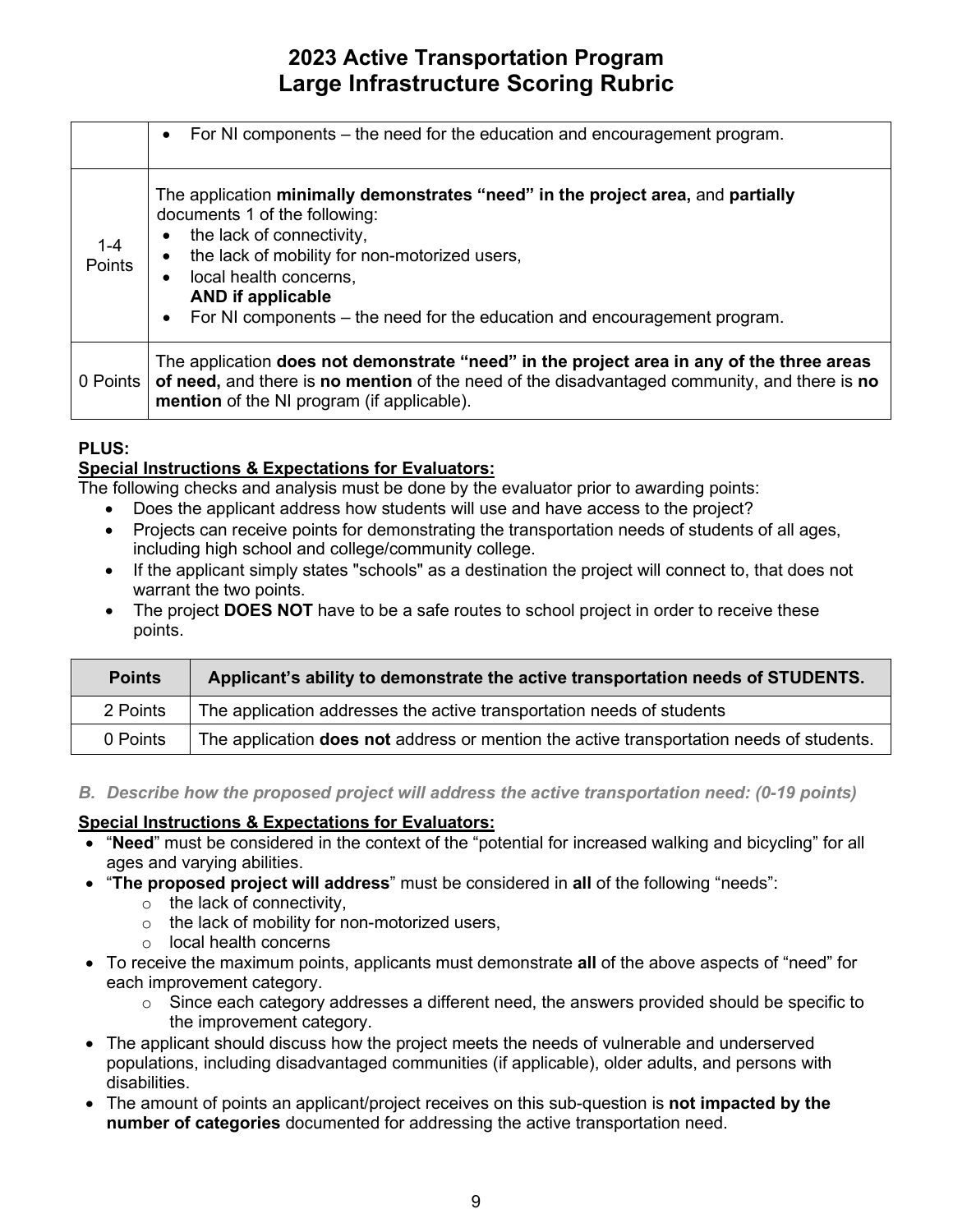- o An application only documenting **one category** has the potential to receive full points as long as it can fully meet the scoring criteria. It is up to the applicant to demonstrate that additional categories are not appropriate for the project to better or more fully address the need.
- points. It is up to the applicant to demonstrate that the project scope connected to each o An application documenting numerous categories should not automatically receive additional category is **relevant** to the non-motorized users' needs in the project limits.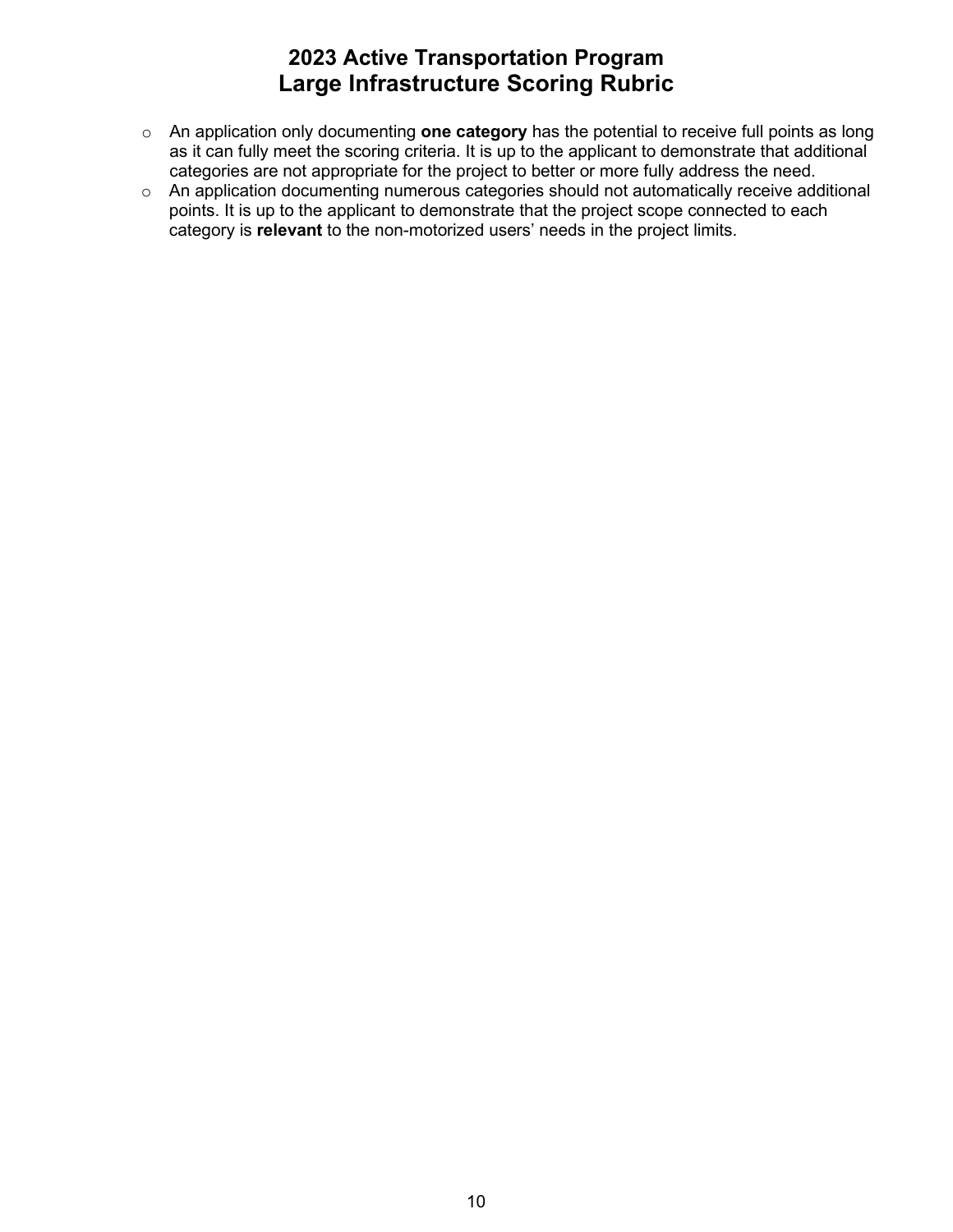A "very important destination" includes those that offer access to goods, services, and activities that society considers particularly important, e.g., a hospital or other health care facility, a grocery store, a transit station, a community center, a retail center, or an employment center (where the community can reasonably expect to find employment). The applicant can also make a case for other destinations that are very important to the community benefiting from the proposed project.

- • Evaluate if the applicant demonstrates that the proposed improvements are the best solution to address the need(s) described in sub-question A. For combined I/NI projects, the applicant should address both infrastructure and non-infrastructure elements.
- Evaluate if the destinations shown in the application are reasonably accessible by non-motorized users.
- Determine if an increase in active transportation modes can be realized by the project.
- provides support for health equity/addressing health disparities: • Determine if the local public health department and/or local community-based organization that
	- supporting data and statistics to highlight the public health need, etc.; and  $\circ$  Was the local public health department or community-based organization involved in aspects of the application such as supporting public engagement, developing project scope,
	- $\circ$  Will the local public health department or community-based organization continue to be engaged in the implementation of the project/program?

| <b>Points</b>         | Applicant's ability to make a case that the project will address the need for active<br>transportation.                                                                                                                                                                                                                                |
|-----------------------|----------------------------------------------------------------------------------------------------------------------------------------------------------------------------------------------------------------------------------------------------------------------------------------------------------------------------------------|
| $16 - 18$<br>Points   | The answers in Part B clearly demonstrate without a doubt that the project will best<br>address the active transportation needs presented in Part A by:<br>creating or improving links or connections,<br>encouraging the use of routes to very important destinations and community-identified<br>destinations.                       |
| $11 - 15$<br>Points   | The answers in Part B demonstrate that the project will address the active transportation<br>needs presented in Part A by:<br>creating or improving links or connections,<br>encouraging the use of routes to very important destinations and community-identified<br>destinations.                                                    |
| $6 - 10$<br>Points    | The answers in Part B somewhat demonstrate that the project has the potential to<br>address the active transportation needs presented in Part A by: (only 1 of the following)<br>creating or improving links or connections,<br>encouraging the use of routes to very important destinations and community-identified<br>destinations. |
| $1 - 5$<br>Points     | The answers in Part B minimally demonstrates that the project may address the active<br>transportation needs presented in Part A by partially doing 1 of the following:<br>creating or improving links or connections,<br>encouraging the use of routes to very important destinations and community-identified<br>destinations.       |
| $\mathbf 0$<br>Points | The application did not demonstrate in any way that the project would address the need<br>presented in part A.                                                                                                                                                                                                                         |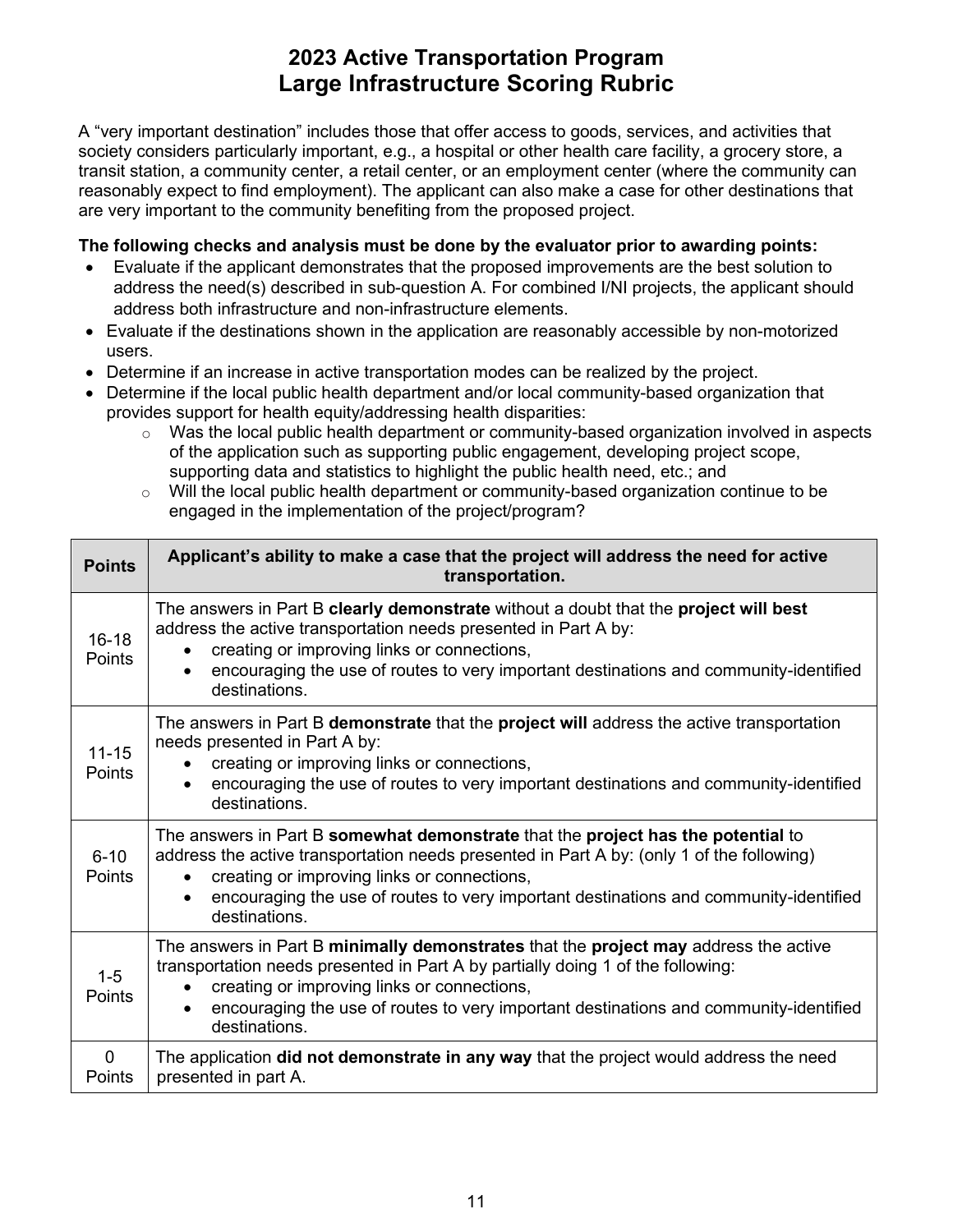### **PLUS:**

### **Special Instructions & Expectations for Evaluators:**

- Does the applicant address how the improvements will help students access the project?
- Projects can receive points for demonstrating the transportation needs of students of all ages, including high school and college/community college.
- If the applicant simply states "schools" as a destination, that does not warrant the one point.
- The project **DOES NOT** have to be a safe routes to school project in order to receive this point.

| <b>Points</b> | Applicant's ability to make a case that the proposal that will increase the<br>number of active transportation trips accomplished by STUDENTS. |
|---------------|------------------------------------------------------------------------------------------------------------------------------------------------|
| 1 Point       | The project will increase the proportion of students trips accomplished by active<br>transportation                                            |
| 0 Points      | The project will not increase the proportion of students trips accomplished by<br>active transportation.                                       |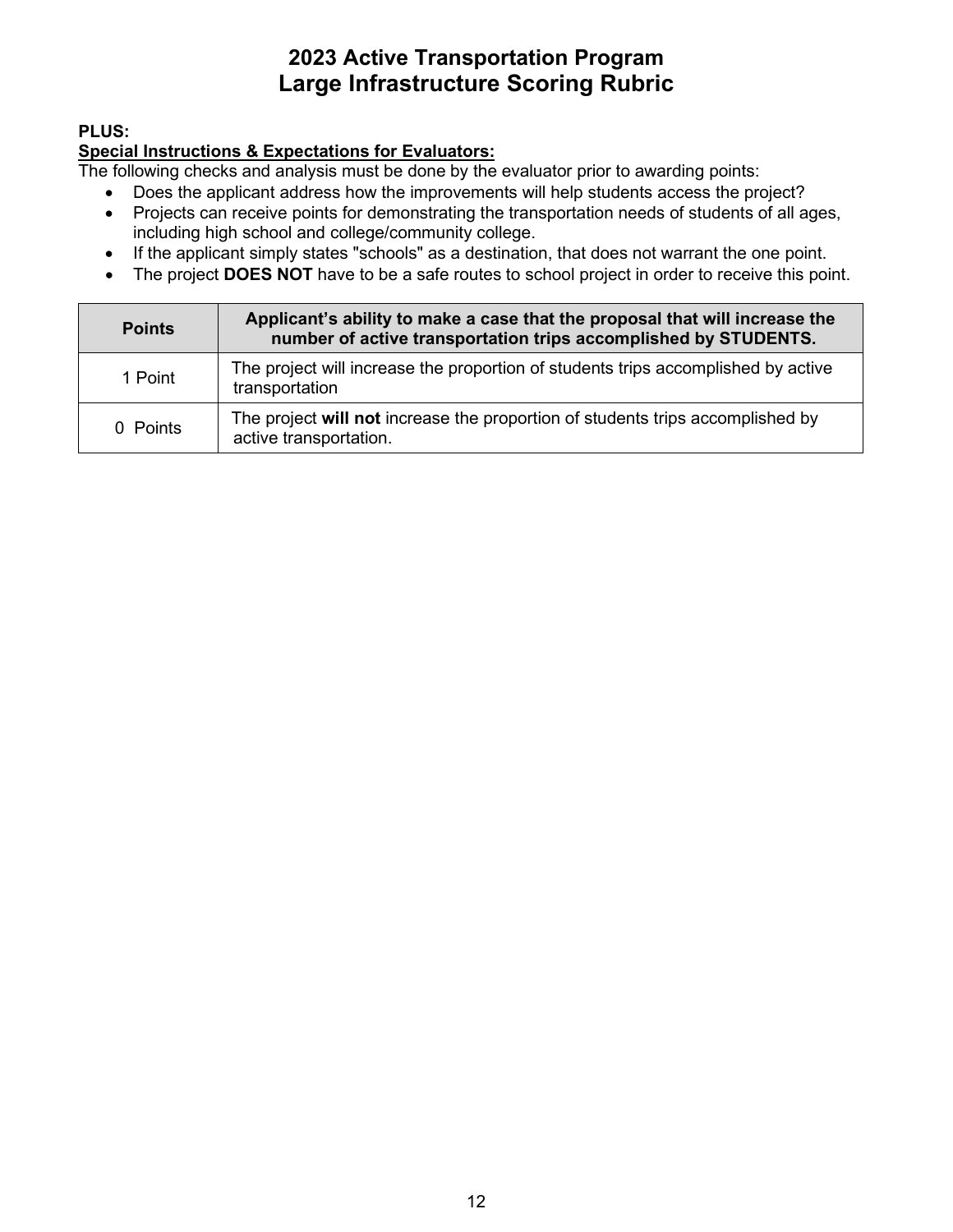#### **QUESTION #3: POTENTIAL FOR REDUCING THE NUMBER AND/OR RATE OR THE RISK OF PEDESTRIAN AND BICYCLIST FATALITIES AND INJURIES, INCLUDING THE IDENTIFICATION OF SAFETY HAZARDS FOR PEDESTRIANS AND BICYCLISTS. (0-20 POINTS)**

 *A. Describe the project location's history of pedestrian and bicycle collisions resulting in fatalities and injuries to non-motorized users, which this project will mitigate. (10 points max)* 

### **Expectations for Evaluators:**

Evaluators should evaluate all attachments, including:

- The "County/City Heat Map" and the "Community Heat Map" of the area surrounding the project limits: Points are based on the maps demonstrating that the relative collision history within the project limits is significant when compared to the overall jurisdiction/community's collision history, suggesting that the project limits will be positively impacted by the proposed safety improvements.
	- o Note: If an applicant can explain *why* they are building the project despite the lack of collision data, they can still receive the majority or all of the points. Examples of reasons why an applicant may choose to build a project in an area with no collisions are:
		- **If is a new facility.**
		- It is so unsafe that there is no bike/ped activity, or it has been banned (e.g., school campus rules).
		- **Some communities have residents that do not report collisions.**
	- $\circ$  If the project is not in one of the highest density crash locations, does the applicant **thoroughly** explain *why* this location was chosen?
- Project Area Collision Map: Points are based on the map demonstrating that the past collision consider the overall project limits AND the limits of the specific improvements/scope of the project. locations are within the **"Influence Area"** of the proposed safety improvements. Evaluators should
- Collision Summaries and collision lists/reports: Points are based on summaries, lists, and reports demonstrating the overall number of collisions and that collision trends, collision types, and collision details will be positively impacted by the proposed safety improvements.
	- o Note: Applicants are allowed to provide safety data in a different format if they prefer **OR** if they do not have the collision data.
	- o These different data formats that can also show the safety need could include surveys from communities asking about the safety of the project area, near-miss data, information from crowdsourcing applications (such as Street Story), a systemic safety analysis identifying high-risk features or typologies, etc.
		- If an applicant uses an alternate format for safety data, they **must** still attach the appropriate documentation to prove the safety concerns of the project area.

#### **Influence Area Guidance**

 A project's expected safety "Influence Area" (i.e., where a project has the potential to mitigate) must be depicted by the "Project Area Collision Map." reasonable. The project's "Influence Area" is established by the applicant, and in the TIMS ATP Tool is

The following are some general criteria to guide applicants and evaluators in determining appropriate "Influence Area" and/or overall project area for their proposed safety improvements/countermeasures (These criteria are defined in the Caltrans Highway Safety Improvement Program Application Instructions). Prior to scoring the Safety Question, the evaluator should assess and try to confirm that the applicant's "project area" (or Influence Area) shown in their maps is reasonable with respect to the following criteria:

- o New Traffic Signals: crashes within 250 feet of the new signal.
- the intersection/mid-block crossing in all directions affected by the improvement may be used. o For intersection or mid-block crossing improvements, collisions that occurred within 250 feet of
- $\circ$  Longitudinal Improvements (bike lanes, sidewalks, road diets, etc.): crashes potentially affected by and within the limits of the improvement.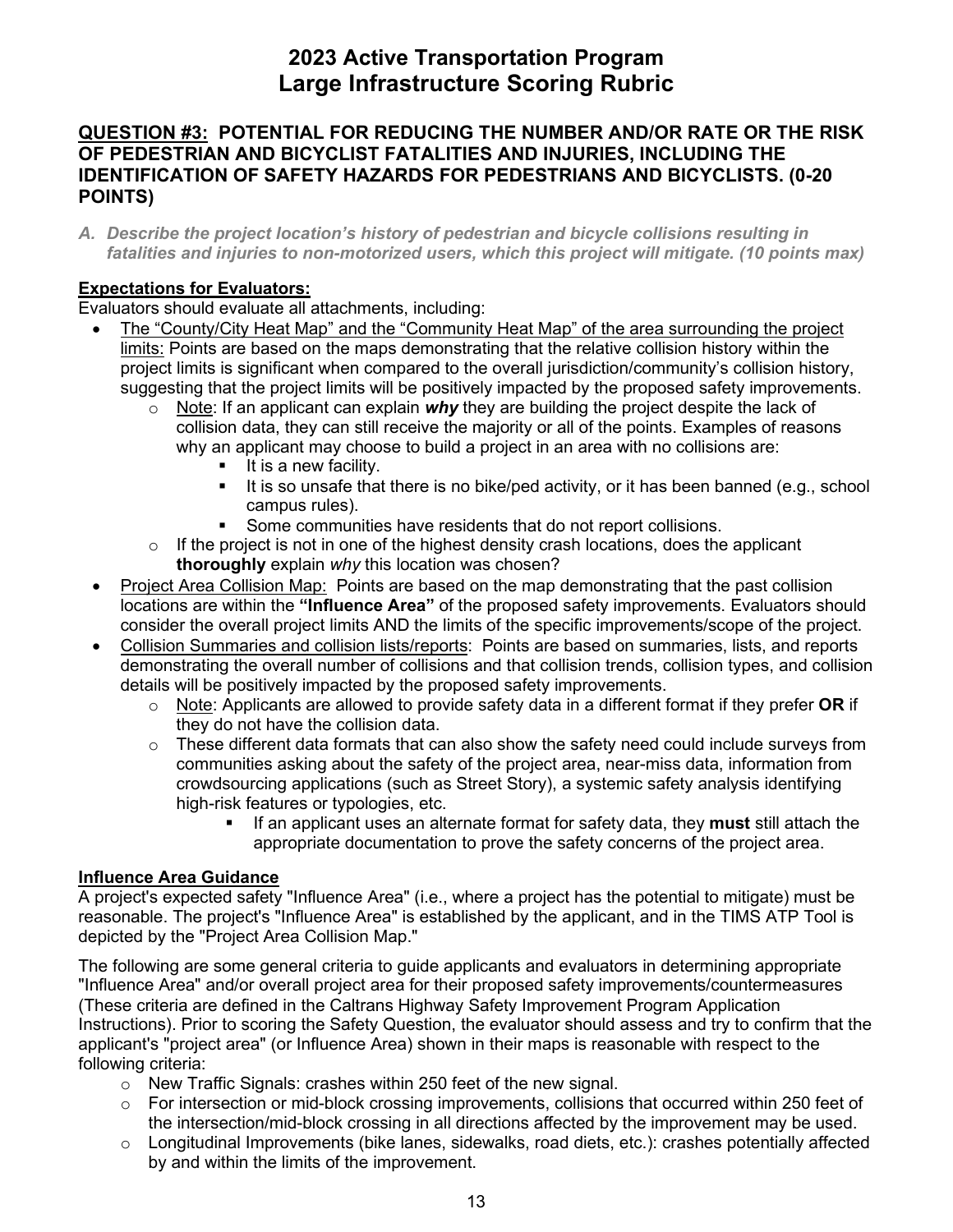- the project to eliminate or reduce existing conflict points on parallel routes.  $\circ$  If the improvements represent a new route and there is no past crash and safety data available within the limits of the proposed improvements, the applicant should consider the potential for
- $\circ$  The crash data from parallel routes can be included where the new facility/route can be reasonably expected to reduce the likelihood of past crashes from reoccurring. The overall applicant data provided in the Narrative Questions and various attachments must support the use of parallel crash data.

#### **Special Instructions & Expectations for Evaluators:**

Applicants are **required** to respond to question **1 or 2** and have the **option** to respond to **both**.

 information is **incomplete, inconsistent, or has been manipulated**, they should note this in their evaluation comments, and the application should **not** receive full points for Part A. Sub-questions 1 and/or 2 and 3 do not receive any points. The evaluator should verify that the required information in 1 and/or 2 and 3 is provided and complete. If the evaluator team determines the

The following "Minimum Requirements" must be met for the application to receive any of these points:

- • Applicants must provide the output files from the new TIMS ATP tool (or they may use their own collision database data/software to produce equivalent documents).
- Only pedestrian and bicycle collisions are included.
- • The output files provided by the applicant must meet the following parameters:
	- documents, must be consistent with the project maps/plans attached to the application AND must be reasonable per the "Influence Area" guidance below.  $\circ$  The project's "Influence Area," as defined by the applicant and shown in the output
		- included crash data that does not **reasonably** tie to the Influence Area of the Evaluators should consider point reductions for this question if the applicant proposed "safety" improvements AND the applicant does not provide a reasonable explanation for choosing the project location.
	- $\circ$  The collisions represent the most recent 5-11 years of available crash data. (Note: SWITRS and TIMS crash data is typically 1.5 to 2.5 years old before it is loaded into the crash database).
	- $\circ$  If the applicant does not use the TIMS ATP tool and instead uses their own collision database data/software, then the following additional checks and analysis must be done by the evaluators prior to awarding points:
		- included, but their report number and agency must be identifiable. Crashes are from official crash reports. The full crash reports do not have to be
		- Only pedestrian and bicycle crashes are included.
		- The number of crashes entered into the table is directly supported by both the map and the listing.
		- Attachments **must** be included to support alternative data (surveys, school policy, or letter from school explaining policy to discourage walking and biking due to safety, etc.)
- The data entered in the application table is accurate and reflects the documentation the applicant provides in alignment with the above requirements.

The following checks and analysis must be done by the evaluator prior to awarding points:

- • The applicant demonstrated that they **analyzed** the past crash/safety data to identify the **specific crash-type trends** which will likely occur in the future if no action is taken.
- The applicant demonstrated there are significant safety threats to pedestrians and/or bicycles that can be mitigated by ATP eligible improvements. The applicant should discuss safety threats to vulnerable and underserved communities, including disadvantaged communities (if applicable), students, older adults, and persons with disabilities.

•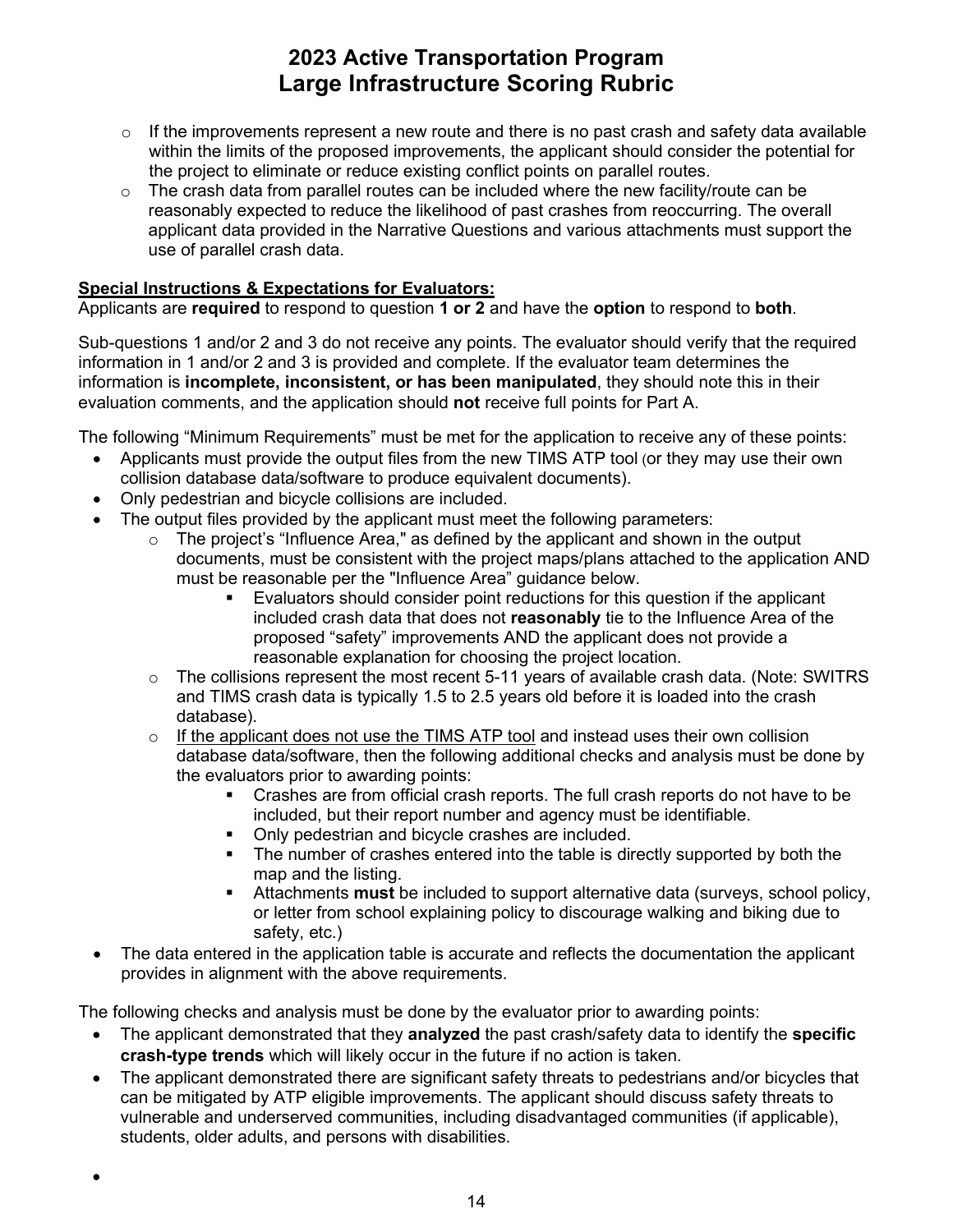| <b>Points</b>      | Applicant's ability to demonstrate the project location represents one of the agency's top<br>priorities for addressing ongoing safety. And applicant's ability to demonstrate that they<br>have analyzed their past Crash/Safety Data and the proposed safety improvements<br>correspond to the types and locations of the past collisions.                                                                                                                                                                                                                                                                                                                                                                                                                                                                                 |
|--------------------|------------------------------------------------------------------------------------------------------------------------------------------------------------------------------------------------------------------------------------------------------------------------------------------------------------------------------------------------------------------------------------------------------------------------------------------------------------------------------------------------------------------------------------------------------------------------------------------------------------------------------------------------------------------------------------------------------------------------------------------------------------------------------------------------------------------------------|
| $9 - 10$<br>Points | The applicant included a Project Area Collision Map/Heat Maps that demonstrates that the<br>past collision locations are within the Influence Area of the proposed safety improvements.<br>Collision Summaries and collision lists/reports demonstrate the overall number of collisions is<br>significant and that collision trends, collision types, and collision details will be positively<br>impacted by the proposed safety improvements, OR an applicant was able to clearly and<br>convincingly explain why they are building the project despite the lack of collision data and<br>why this location is one of the top safety concerns despite the collision history.                                                                                                                                               |
|                    | The application clearly and convincingly shows:<br>That the past crash/safety data was analyzed by the applicant to identify the specific<br>$\bullet$<br>crash-type trends that will likely occur in the future if no action is taken,<br>Collision types and collision details will be positively impacted by the proposed safety<br>$\bullet$<br>improvements.<br>There are significant safety threats to pedestrians and/or bicycles that can be mitigated<br>$\bullet$<br>by ATP eligible improvements.<br>That the applicant considered safety threats to vulnerable and underserved populations.<br>$\bullet$<br><b>AND if applicable</b><br>For NI components – clearly explains how the project educates bicyclists, pedestrians,<br>$\bullet$<br>and/or drivers about safety hazards and encourages safe behavior. |
|                    | Project Area Collision Map/Heat Maps demonstrates that some of the past collision locations<br>are within the "Influence area" of the proposed safety improvements. Collision Summaries and<br>collision lists/reports demonstrate the overall number of collisions is significant and that<br>collision trends, collision types, and collision details will be positively impacted by the proposed<br>safety improvements, OR an applicant was able to convincingly explain why they are building<br>the project despite the lack of collision data and why this location is one of the top safety<br>concerns despite the collision history.                                                                                                                                                                               |
| $6 - 8$<br>Points  | The application convincingly shows:<br>That the past crash/safety data was analyzed by the applicant to identify the specific<br>crash-type trends that will likely occur in the future if no action is taken.<br>Collision trends, collision types, and collision details will be somewhat impacted by the<br>$\bullet$<br>proposed safety improvements.<br>There are <b>moderate</b> safety threats to pedestrians and/or bicycles that can be mitigated by<br>$\bullet$<br>ATP eligible improvements.<br><b>AND if applicable</b><br>For NI components – moderately explains how the project educates bicyclists,<br>٠<br>pedestrians, and/or drivers about safety hazards and encourages safe behavior.                                                                                                                  |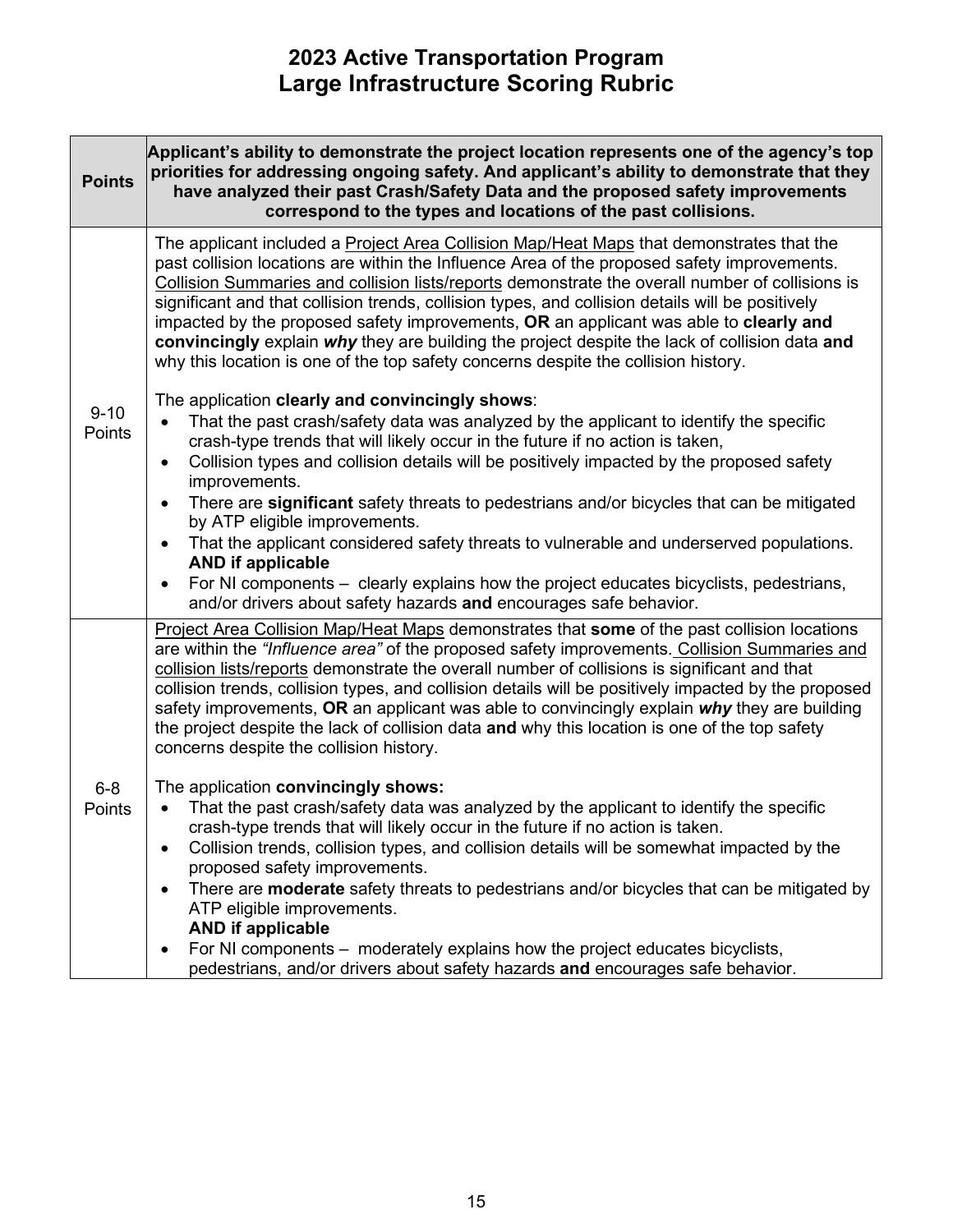|                   | Project Area Collision Map/Heat Maps demonstrates that a few of the past collision locations<br>are within the Influence Area of the proposed safety improvements. Collision Summaries and<br>collision lists/reports demonstrate the overall number of collisions is significant and that<br>collision trends, collision types, and collision details will be positively impacted by the proposed<br>safety improvements, OR an applicant was able to somewhat explain $why$ they are building<br>the project despite the lack of collision data and why this location is one of the top safety<br>concerns despite the collision history.<br>The application somewhat shows:                                                                                                                                                                                                                   |
|-------------------|--------------------------------------------------------------------------------------------------------------------------------------------------------------------------------------------------------------------------------------------------------------------------------------------------------------------------------------------------------------------------------------------------------------------------------------------------------------------------------------------------------------------------------------------------------------------------------------------------------------------------------------------------------------------------------------------------------------------------------------------------------------------------------------------------------------------------------------------------------------------------------------------------|
| $3-5$<br>Points   | That the past crash/safety data was analyzed by the applicant to identify the specific<br>crash-type trends that will likely occur in the future if no action is taken.<br>Collision trends, collision types, and collision details will be minimally impacted by the<br>$\bullet$<br>proposed safety improvements.<br>There are minimal safety threats to pedestrians and/or bicycles that can be mitigated<br>by ATP eligible improvements.<br><b>AND if applicable</b><br>For NI components – minimally explains how the project educates bicyclists,<br>pedestrians, and/or drivers about safety hazards and encourages safe behavior.                                                                                                                                                                                                                                                       |
|                   |                                                                                                                                                                                                                                                                                                                                                                                                                                                                                                                                                                                                                                                                                                                                                                                                                                                                                                  |
|                   | Project Area Collision Map/Heat Maps demonstrates that a few of the past collision locations<br>are within the Influence Area of the proposed safety improvements. Collision Summaries and<br>collision lists/reports demonstrate the overall number of collisions is significant and that<br>collision trends, collision types, and collision details will be positively impacted by the proposed<br>safety improvements, OR an applicant was able to minimally explain why they are building the<br>project despite the lack of collision data and why this location is one of the top safety concerns<br>despite the collision history.                                                                                                                                                                                                                                                       |
| $1 - 2$<br>Points | The application doesn't really show:<br>That the past crash/safety data was analyzed by the applicant to identify the specific<br>$\bullet$<br>crash-type trends that will likely occur in the future if no action is taken,<br>There are <b>almost no</b> safety threats to pedestrians and/or bicycles that can be mitigated by<br>$\bullet$<br>ATP eligible improvements.<br><b>AND if applicable</b><br>For NI components – the applicant does not explain how the project educates bicyclists,                                                                                                                                                                                                                                                                                                                                                                                              |
|                   | pedestrians, and/or drivers about safety hazards or encourages safe behavior.                                                                                                                                                                                                                                                                                                                                                                                                                                                                                                                                                                                                                                                                                                                                                                                                                    |
| 0 Points          | Evaluators can award a score of zero if they believe the application does not provide any<br>verifiable data AND does not explain why the project location was chosen despite low collision<br>history, AND does not provide any data-driven documentation to demonstrate that the<br>proposed project represents one of the jurisdiction/community's highest safety needs AND<br>does not demonstrate that collision trends, collision types, and collision details will be positively<br>impacted by the proposed safety improvements, AND the applicant did not analyze their past<br>collision/safety data or propose safety improvements that correspond to the types and<br>locations of the past collisions. For NI components: The application does not explain how the<br>project educates bicyclists, pedestrians, and/or drivers about safety hazards or encourages<br>safe behavior. |
|                   |                                                                                                                                                                                                                                                                                                                                                                                                                                                                                                                                                                                                                                                                                                                                                                                                                                                                                                  |
|                   |                                                                                                                                                                                                                                                                                                                                                                                                                                                                                                                                                                                                                                                                                                                                                                                                                                                                                                  |
|                   |                                                                                                                                                                                                                                                                                                                                                                                                                                                                                                                                                                                                                                                                                                                                                                                                                                                                                                  |
|                   | 16                                                                                                                                                                                                                                                                                                                                                                                                                                                                                                                                                                                                                                                                                                                                                                                                                                                                                               |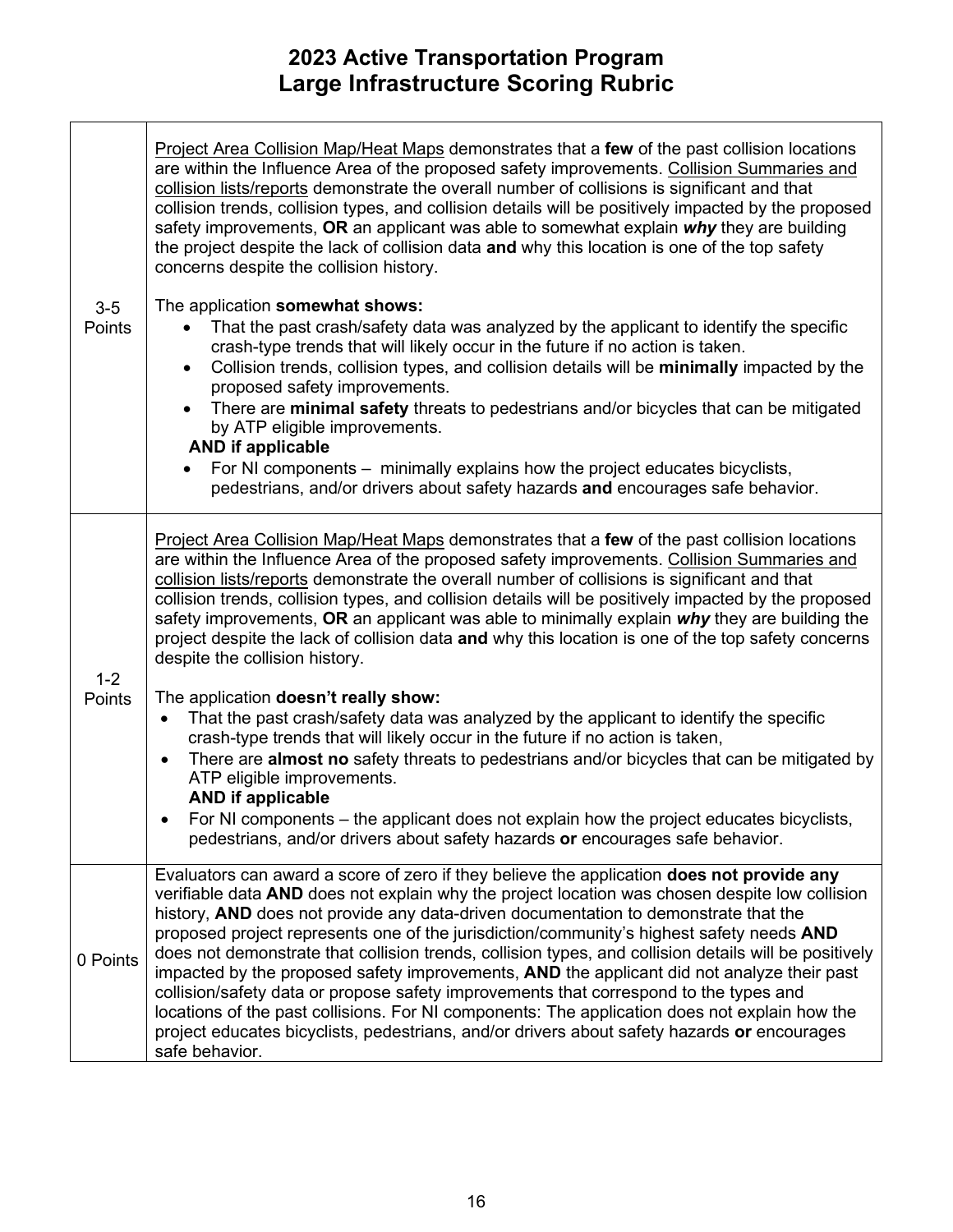*B. Safety Countermeasures (10 points max)* 

*Describe how the project improvements will remedy (one or more) potential safety hazards that contribute to pedestrian and/or bicyclist injuries or fatalities. Referencing the information you provided in Part A, demonstrate how the proposed countermeasures directly address the underlying factors that are contributing to the occurrence of pedestrian and/or bicyclist collisions. Combined I/NI projects should address both infrastructure and non-infrastructure elements.* 

### **Breakdown of points:**

The amount of points an applicant/project receives on Part B is not impacted by the number of "Potential safety hazards" and "Countermeasures" documented in the application.

- potential of receiving full points **as long as** they can fully meet the scoring criteria and • Applications only documenting one "Potential safety hazard" / "Countermeasure" have the demonstrate that implementing only one countermeasure is appropriate to fully address the existing hazards.
- • Applications documenting numerous "Potential safety hazards" / "Countermeasures" should not automatically receive additional or full points. It is up to the applicant to demonstrate that each crashes. safety hazard is relevant to the non-motorized users in the project limits and that **each**  countermeasure being funded by the project is **necessary** to mitigate the potential for future
- Projects that appear to include elements/costs with few or no safety benefits should **not** receive as many points as projects with highly effective & efficient use of limited funding.

#### **Special Instructions & Expectations for Evaluators:**

- • Evaluate the level to which the applicant demonstrated that they analyzed the past crash/safety data trends and appropriately selected safety countermeasure(s) with **proven track record(s)** for addressing the past trends.
	- o Safety countermeasures can include both on-road improvements, as well as separated paths and trails.
- area of the project. • Evaluate the level to which the applicant demonstrated that each proposed safety countermeasure(s) is appropriate to mitigate the potential for future non-motorized crashes in the

| <b>Points</b>      | Applicant's ability to demonstrate the project will remedy (one or more) potential<br>safety hazards with the project limits.                                                                                                                                                                                                                                                                                                                         |
|--------------------|-------------------------------------------------------------------------------------------------------------------------------------------------------------------------------------------------------------------------------------------------------------------------------------------------------------------------------------------------------------------------------------------------------------------------------------------------------|
| $9 - 10$<br>Points | The applicant clearly and convincingly demonstrates that:<br>the proposed countermeasure(s) have a <b>proven track record</b> for addressing the past<br>crash/safety needs addressed in Part A,<br>the applicant has described remedies for each need addressed in Part A,<br><b>AND</b><br>the proposed implementation of the countermeasure(s) should fully mitigate the<br>potential for future non-motorized crashes in the area of the project. |
| $6 - 8$<br>Points  | The applicant demonstrates fairly well that:<br>the proposed countermeasure(s) have a <b>proven track record</b> for addressing the past<br>crash/safety needs addressed in Part A,<br><b>AND</b><br>the proposed implementation of the countermeasure(s) should significantly (but not<br>fully) mitigate the potential for future non-motorized crashes in the area of the project.                                                                 |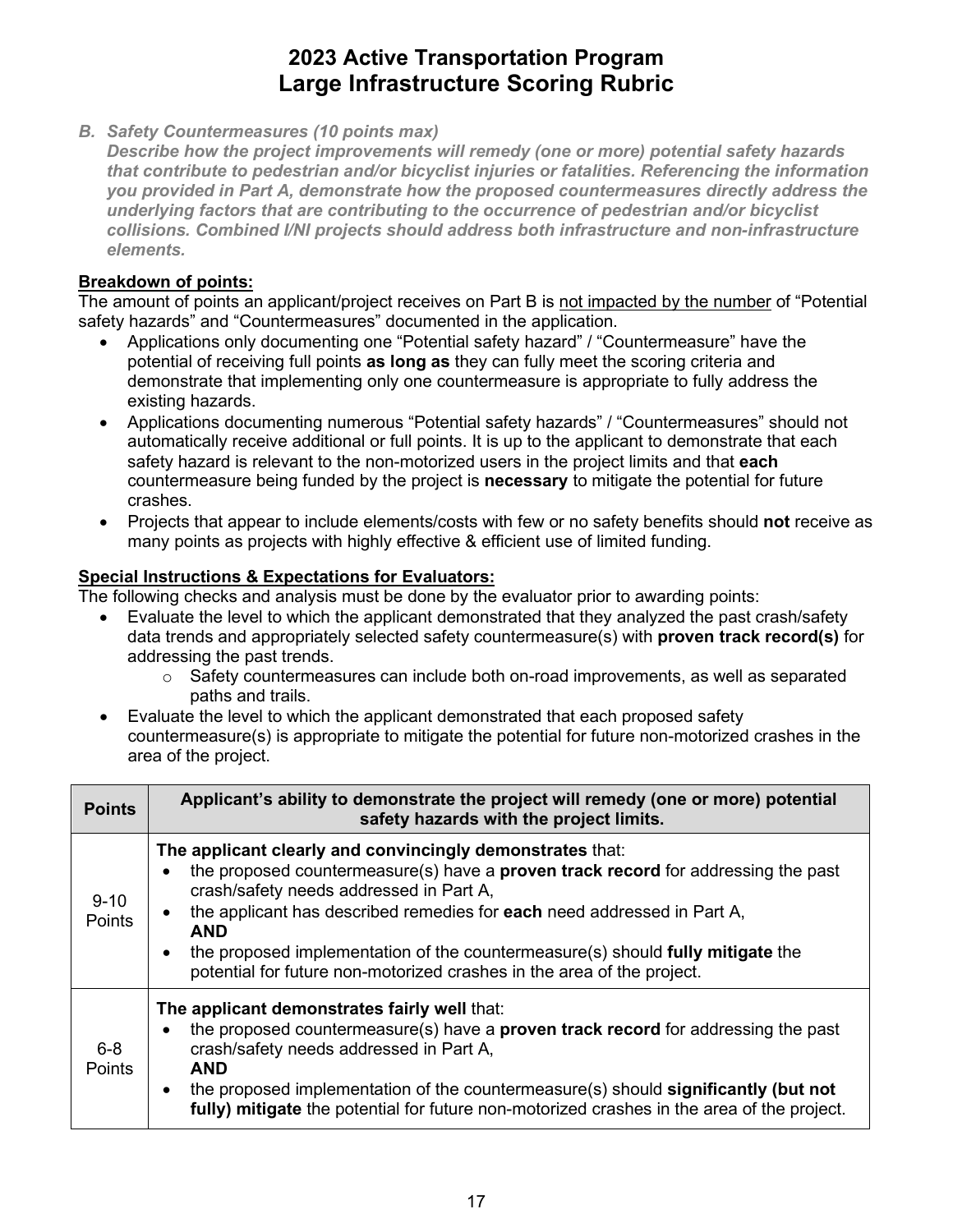| $3-5$<br><b>Points</b> | The applicant adequately demonstrates that:<br>the proposed countermeasure(s) can address the past crash/safety needs addressed in<br>Part A.<br><b>AND</b><br>the proposed implementation of the countermeasure(s) should <b>somewhat mitigate</b> the<br>potential for future non-motorized crashes in the area of the project.                    |
|------------------------|------------------------------------------------------------------------------------------------------------------------------------------------------------------------------------------------------------------------------------------------------------------------------------------------------------------------------------------------------|
| $1 - 2$<br>Points      | The applicant minimally demonstrates that:<br>the proposed countermeasure(s) can address the past crash/safety needs addressed in<br>part A,<br><b>AND</b><br><b>there are doubts</b> as to whether the implementation of the proposed countermeasure(s)<br>will mitigate the potential for future non-motorized crashes in the area of the project. |
| 0 Points               | Evaluators can award a score of zero if they believe that the application <b>does not</b> in any way<br>prove the safety need of the proposed project and the countermeasures explained do not<br>have the potential to mitigate future collisions.                                                                                                  |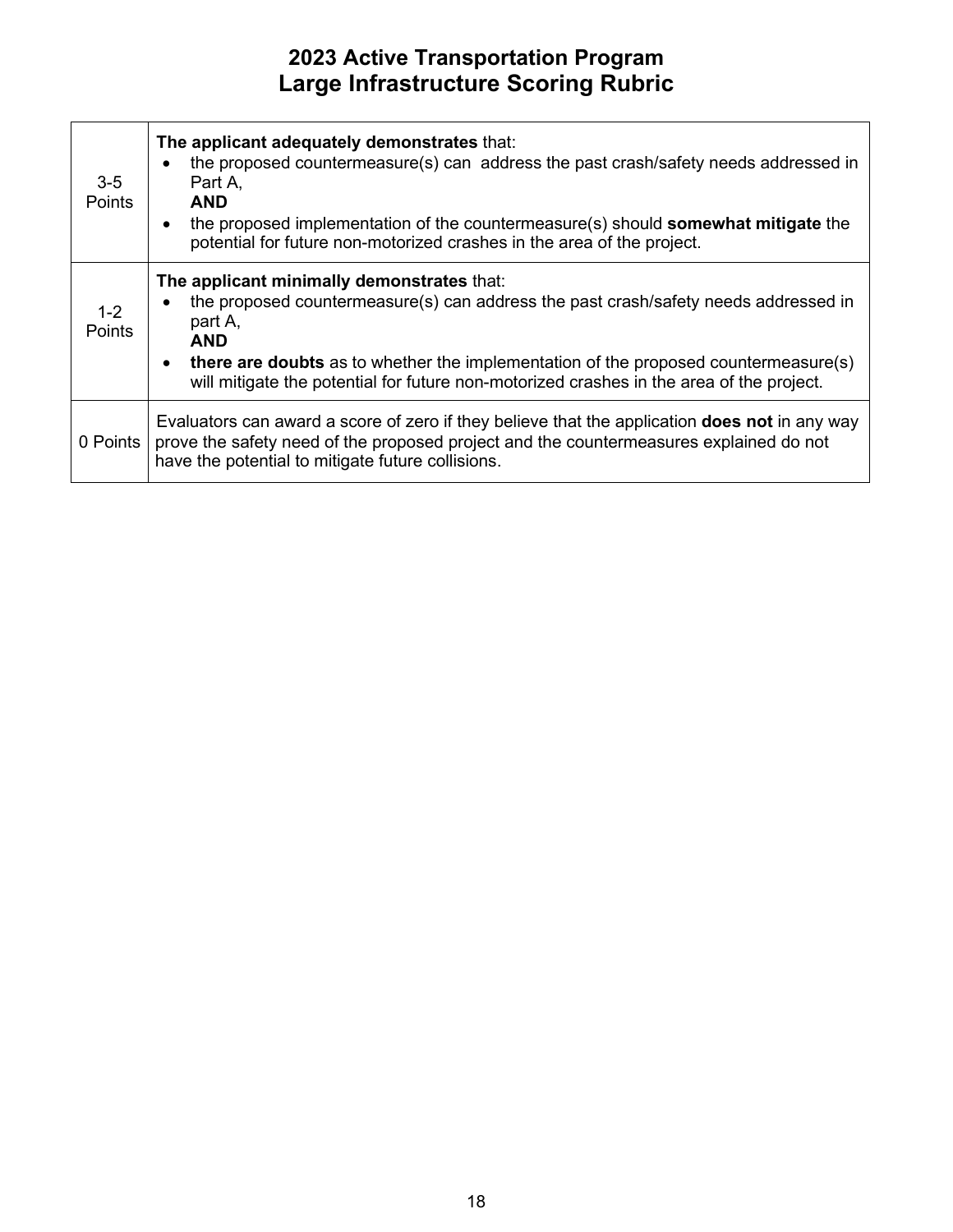### **QUESTION #4: PUBLIC PARTICIPATION and PLANNING (0-10 POINTS)**

*Describe the community-based public participation process that culminated in the project. Combined I/NI projects should address both infrastructure and non-infrastructure elements.* 

 *outcomes? (3 points max) A. What is/was the process of defining future policies, goals, investments, and designs to prepare for the future needs of users of this project? How did the applicant analyze the wide range of alternatives and impacts on the transportation system to influence beneficial* 

#### **General Guidance on stakeholders and their involvement in a project:**

 receive a higher score than those that conduct only outreach. There is a difference between outreach and engagement. Applicants that engage constituents should

- Engagement: is a two-way process, involving inclusive interaction and listening, with the goal of generating mutual benefit and agreement on a project. Engagement allows stakeholders to initiate input and provide input that may change the design or the scope of the project.
- Outreach: is a way to connect, inform, and get feedback from stakeholders. Outreach does not always allow for changes to the design or scope of a project; it is akin to an in-depth and wellinformed marketing campaign to a targeted audience.

#### **Special Instructions & Expectations for Evaluators:**

The level of expected planning for a project is **directly connected** to the **magnitude and complexity** of the proposed changes/designs and to the impacts on the overall active transportation network.

- Projects with larger scopes and costs should demonstrate a more extensive internal planning process, including the analysis of a wide range of alternatives.
- Applicants have faced unprecedented community engagement challenges due to COVID-19. Evaluators should consider the strategies that applicants used to overcome these challenges and any unique challenges related to community context (e.g., lack of reliable broadband, higher levels of COVID-19 infections, etc.) when evaluating this question. However, the level of community engagement should still be appropriate for the magnitude and complexity of the project.

- Consider the level to which the applicant demonstrated the agency's active transportation technical planning conducted as part of developing and refining of the project scope.
- Consider the level to which the technical planning considered both existing and future needs of the project users and transportation system.
- Consider whether or not the outreach and engagement process was ongoing and shows **continued**  stakeholder support.
	- how it was determined that this project was still a high priority for the community, especially  $\circ$  Outreach and engagement from previous Plans can be cited, but applicants should explain for larger projects.
- Consider the level to which the process was effectively integrated into the public participation process.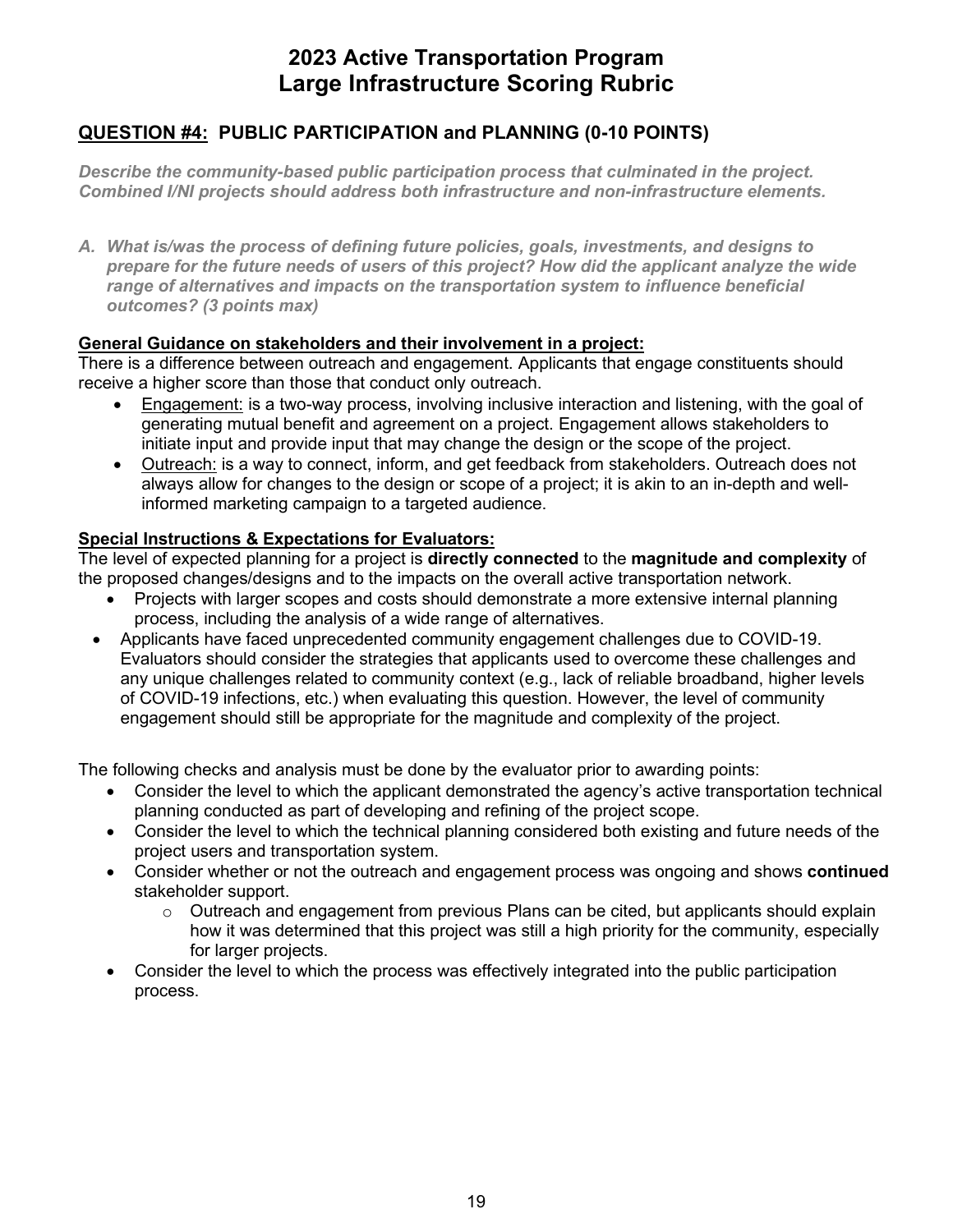| <b>Points</b> | Applicant's ability to demonstrate the public participation process will be utilized as<br>part of the development of a plan.                                                                                                                                                                                                                                                                                                                                                                                                                                                                                      |
|---------------|--------------------------------------------------------------------------------------------------------------------------------------------------------------------------------------------------------------------------------------------------------------------------------------------------------------------------------------------------------------------------------------------------------------------------------------------------------------------------------------------------------------------------------------------------------------------------------------------------------------------|
| 3 Points      | The applicant clearly and convincingly demonstrates that:<br>The project scope was developed through a comprehensive technical planning process<br>appropriate for the complexity and magnitude of the project, and that allowed for public<br>input to shape the project,<br>The planning process considered the existing and future needs of the project users and<br>transportation system,<br>The outreach and engagement process utilized has been ongoing and shows<br>continued stakeholder support,<br>The planning process was effectively integrated into the public participation process.<br>$\bullet$ |
| 2 Points      | The project scope was developed through a sufficient technical planning process<br>$\bullet$<br>(appropriate for the complexity and magnitude of the project)<br>The planning process considered the existing and future needs of the project users and<br>the transportation system.<br>The outreach and engagement process utilized shows <b>continued</b> stakeholder support,<br>$\bullet$<br>The planning process was effectively integrated into the public participation process.<br>$\bullet$                                                                                                              |
| 1 Point       | The project scope was developed through a poor technical planning process (not<br>$\bullet$<br>appropriate for the complexity and magnitude of the project)<br>The planning process marginally considered the existing and future needs of the<br>project users and transportation system.<br>The outreach and engagement process did not utilize ongoing and does not show<br>continued stakeholder support,<br>The planning process was not effectively integrated into the public participation<br>$\bullet$<br>process.                                                                                        |
| 0 Points      | Evaluators can award a score of zero if they believe that the application <b>does not</b> in any<br>way prove the project scope is a result of technical planning and does not in any way<br>consider the existing and future needs of the project users.                                                                                                                                                                                                                                                                                                                                                          |

 *and how they were engaged. Describe and provide documentation of the type, extent, and B. Who: Describe who was/will be engaged in the identification and development of this project duration of outreach and engagement conducted to relevant stakeholders. What strategies were used to address engagement challenges that arose during the COVID-19 pandemic? Describe any unique engagement challenges that the community faced. (3 points max)* 

#### **General Guidance on stakeholders and their involvement in a project:**

- Public stakeholders can include, but are not limited to, residents, targeted end-users, community leaders, elected officials, community-based organizations, advocacy organizations, local businesses, and members of vulnerable or underserved populations (e.g., older adults, youth, persons with disabilities, members of disadvantaged communities, etc.)
	- $\circ$  Consider the level to which the attachments show the applicant engaged the disadvantaged community the project is supposed to be benefitting (when applicable).
	- $\circ$  Were the stakeholders allowed to give input that changed the project?
- by the proposed project that are NOT the applicant (these can include, but are not limited to metropolitan planning organizations, law enforcement, etc.) • Governmental stakeholders can include other departments, agencies, jurisdictions, etc. impacted transportation agencies, local health departments, schools/school districts, emergency services,
- In-person or virtual meetings and/or events. How many were held to engage stakeholders is key to Public Participation. These can include, but are not limited to: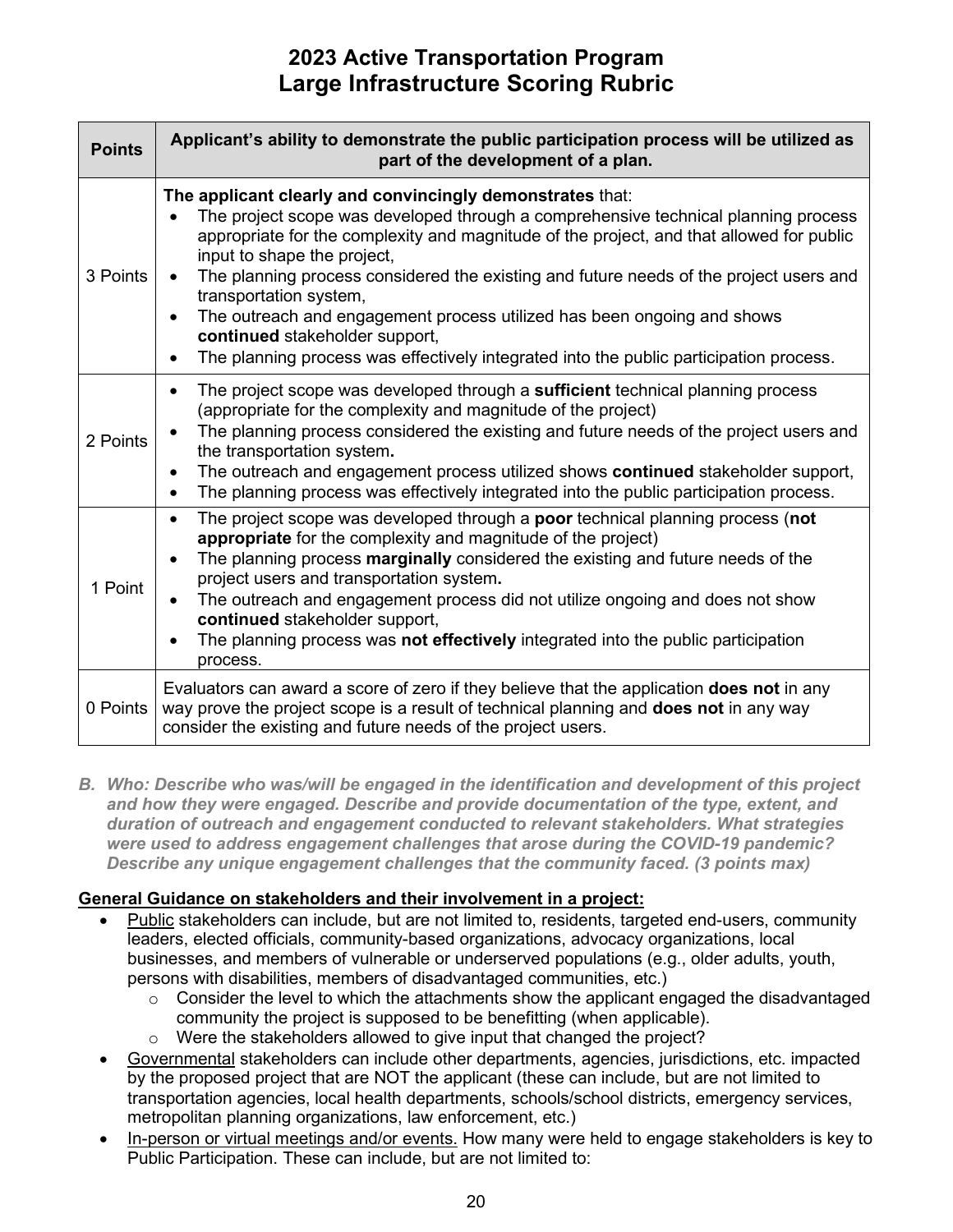- meetings, planning commission meetings, tables or booths at farmer's markets and other community events, door-to-door solicitation, walk or bike audits, etc. o **The type of meetings or events:** open houses, community charrettes, city council
- group meetings, places of worship, local publications in other languages, flyers, etc. o **How the meetings or events were noticed:** local newspapers, agency websites, radio announcements, social media posts on Facebook, Twitter, Instagram, etc., school parents
- virtual participant lists, virtual chat logs, letters of support, photos, etc. o **How the meetings or events were documented:** Meeting sign-in sheets, meeting notes,
- o **Where the meetings or events took place:** Virtual meeting platforms, schools, community centers, city council hall, parks or other outdoor locations to accommodate safe in-person gathering and social distancing, etc.
- captioning and interpretation, food provided, etc. o **The accessibility of the meetings or events:** accessible by public transportation, translation services provided, child care provided, time of day the meetings or events were held that best meet the needs of the community, virtual accessibility features such as
- o **The stakeholders' involvement in the decision-making body:** technical advisory committee, citizens' advisory committee, etc.
- Other methods used to engage and obtain input from the community during the COVID-19 pandemic, such as crowdsourcing maps and surveys.

### **Special Instructions & Expectations for Evaluators:**

- Points should be awarded based on the extent that the relevant stakeholders were engaged in the development of the project and the level of community outreach and meeting/event accessibility
- The level of expected public outreach and participation for a project is **directly connected** to the magnitude and complexity of the proposed project and the community characteristics being served and/or impacted by the project.
- surveys, etc. • Consider **all** attachments the agency provided in connection with this sub-question, including but not limited to: any applicable public outreach process/proposal/plan, links to websites, meeting agenda, meeting sign-in sheet, meeting minutes, public service announcements, letters of support, photos,
	- o IF an applicant **did not attach ANY** documentation to show a thorough and effective public engagement process, the application should **not** receive full points.
- • Consider the extent that the relevant stakeholders were engaged in the development of the project by the project, and how recent the latest outreach was held. and the level of community outreach and meeting/event accessibility in relation to the **magnitude and complexity** of the proposed project and the community characteristics being served and/or impacted
- Additional consideration can be given for documented outreach which has been ongoing for a longer duration.
- • For combined I/NI projects, evaluators should ensure that the applicant discusses the public participation and planning process for the infrastructure AND non-infrastructure elements of the project.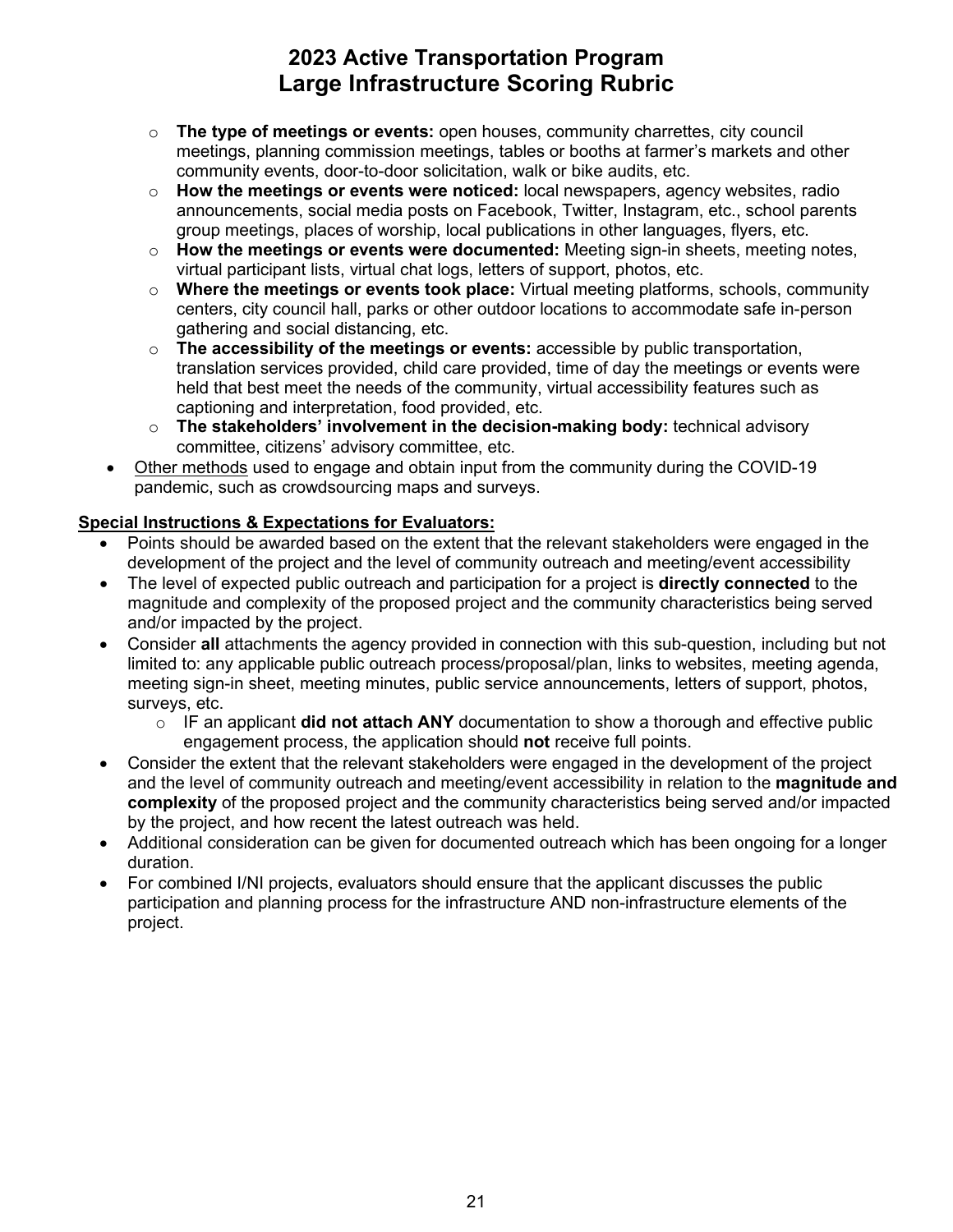| <b>Points</b> | Applicant's ability to demonstrate who participated in the public participation process<br>that took place in the development of the proposed project, including documentation<br>of the outreach and engagement conducted.                                                                                                                                                                                                                                                                                                                                                                                                                                                                                                                                                 |
|---------------|-----------------------------------------------------------------------------------------------------------------------------------------------------------------------------------------------------------------------------------------------------------------------------------------------------------------------------------------------------------------------------------------------------------------------------------------------------------------------------------------------------------------------------------------------------------------------------------------------------------------------------------------------------------------------------------------------------------------------------------------------------------------------------|
| 3 Points      | The applicant clearly and convincingly:<br>Describes who was engaged in the identification and development of the project,<br>$\bullet$<br>Documents that the engagement included all appropriate levels of public and<br>$\bullet$<br>governmental stakeholders,<br>Shows that the stakeholders engaged was/is appropriate for the magnitude of the<br>$\bullet$<br>project,<br>Documented the outreach and engagement,<br>$\bullet$<br>Shows in the attachments that the applicant fully engaged the stakeholders the<br>$\bullet$<br>project is supposed to be benefitting, including the disadvantaged community (when<br>applicable),<br>Explains that the meetings and events were fully accessible and effectively engaged<br>$\bullet$<br>all project stakeholders. |
| 2 Points      | The applicant sufficiently:<br>Describes who was engaged in the identification and development of the project,<br>$\bullet$<br>Documents that the engagement included all appropriate levels of public and<br>$\bullet$<br>governmental stakeholders,<br>Shows that the stakeholders engaged was/is appropriate for the magnitude of the<br>$\bullet$<br>project,<br>Documented the outreach and engagement,<br>$\bullet$<br>Shows in the attachments that the applicant sufficiently engaged the stakeholders<br>$\bullet$<br>the project is supposed to be benefitting, including the disadvantaged community (when<br>applicable),<br>Explains that the meetings and events were accessible and effectively engaged some<br>$\bullet$<br>project stakeholders.           |
| 1 Point       | The applicant minimally addresses between 1-2 items:<br>Describes who was engaged in the identification and development of the project,<br>$\bullet$<br>Documents that the engagement included public and governmental stakeholders,<br>$\bullet$<br>Shows that the stakeholders engaged was/is appropriate for the magnitude of the<br>$\bullet$<br>project,<br>Documented the outreach and engagement,<br>Shows in the <b>attachments</b> that the applicant engaged the stakeholders the project is<br>$\bullet$<br>supposed to be benefitting, including the disadvantaged community (when applicable),<br>Explains that the meetings and events were accessible and engaged stakeholders.                                                                              |
| 0 Points      | Evaluators can award a score of zero if they believe that the application <b>does not</b> in any<br>way describe and document the outreach and engagement and does not specify the<br>stakeholders that were engaged, and no attachments are included.                                                                                                                                                                                                                                                                                                                                                                                                                                                                                                                      |

*C. What: Describe the feedback received during the stakeholder engagement process and describe how the public participation and planning process has improved the project's overall effectiveness at meeting the purpose and goals of the ATP. (2 points max)* 

#### **Breakdown of points:**

- • The extent that the public participation and planning process was utilized to identify the highest community/regional active transportation priorities and to ensure the effectiveness of the project at meeting the purpose for the ATP through the use of stakeholder feedback.
- The magnitude to which the project represents a high local community vs. regional priority.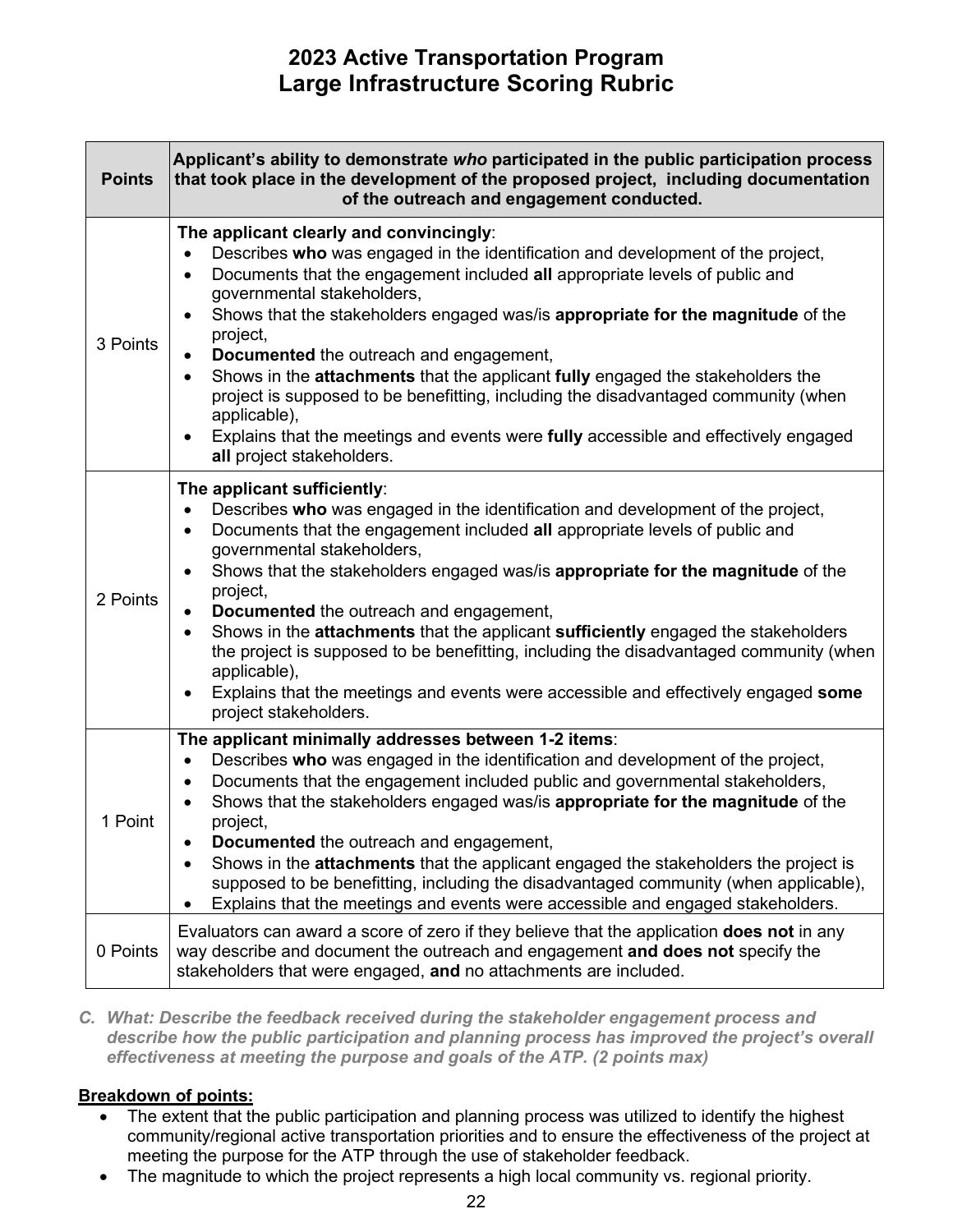• The extent to which the public participation was utilized to inform the identification of the project and/or allow for changes (if needed) and feedback on the scope and/or design of the project.

#### **Special Instructions & Expectations for Evaluators:**

The following checks and analysis must be done by the evaluator prior to awarding points:

- • Give consideration to all attachments the agency provided in connection with this sub-question, revisions that were identified, etc. including but not limited to: any applicable meeting minutes, letters of support, new alternatives or
- Consider the level to which the letters of support emphasize that the project represents the top or one of the top active transportation priorities for the community, targeted end-users, or public stakeholders.
- • Consider the extent that the public participation and planning process was utilized to:
	- o Improve the effectiveness of the project;
		- " Were changes made to the original design based on feedback?
		- What were priorities for the community being engaged, and how were those priorities implemented in the design?
	- $\circ$  Ensure the project is one of the highest community/regional active transportation priorities.
- Consider the magnitude of the proposed project when considering the extent to which the project represents one of the highest community/regional active transportation priorities.

| <b>Points</b> | Applicant's ability to demonstrate that feedback was received and how it was/will be<br>used to improve the project's overall effectiveness.                                                                                                                                                                                                                                                                                                                           |
|---------------|------------------------------------------------------------------------------------------------------------------------------------------------------------------------------------------------------------------------------------------------------------------------------------------------------------------------------------------------------------------------------------------------------------------------------------------------------------------------|
| 2 Points      | The applicant clearly and convincingly demonstrates that:<br>The project scope is <b>fully</b> supported by the feedback received during the public<br>participation and planning process,<br>This process was fully utilized to identify and improve the project's overall effectiveness,<br>The public participation and planning process was fully utilized to ensure the project is<br>one of the highest community vs. regional active transportation priorities. |
| 1 Point       | The project scope is <b>somewhat</b> supported by the feedback received during the public<br>participation and planning process,<br>This process has <b>somewhat</b> improved the project's effectiveness<br>The project may or may not be one of the highest community vs. regional active<br>transportation priorities.                                                                                                                                              |
| 0 Points      | Evaluators can award a score of zero if they believe that the application <b>does not</b> in any way<br>prove project scope is supported by the feedback received during the public participation and<br>planning process, AND the project is not a high community vs. regional active transportation<br>priority.                                                                                                                                                     |

*D. Describe how stakeholders will continue to be engaged in the implementation of the project. (1 point max)* 

| <b>Points</b> | The applicant's ability to demonstrate that stakeholders will continue to be engaged in<br>the implementation of the project/program/plan. |
|---------------|--------------------------------------------------------------------------------------------------------------------------------------------|
| 1 Point       | The applicant demonstrates that project stakeholders will continue to be engaged in the<br>implementation of the project.                  |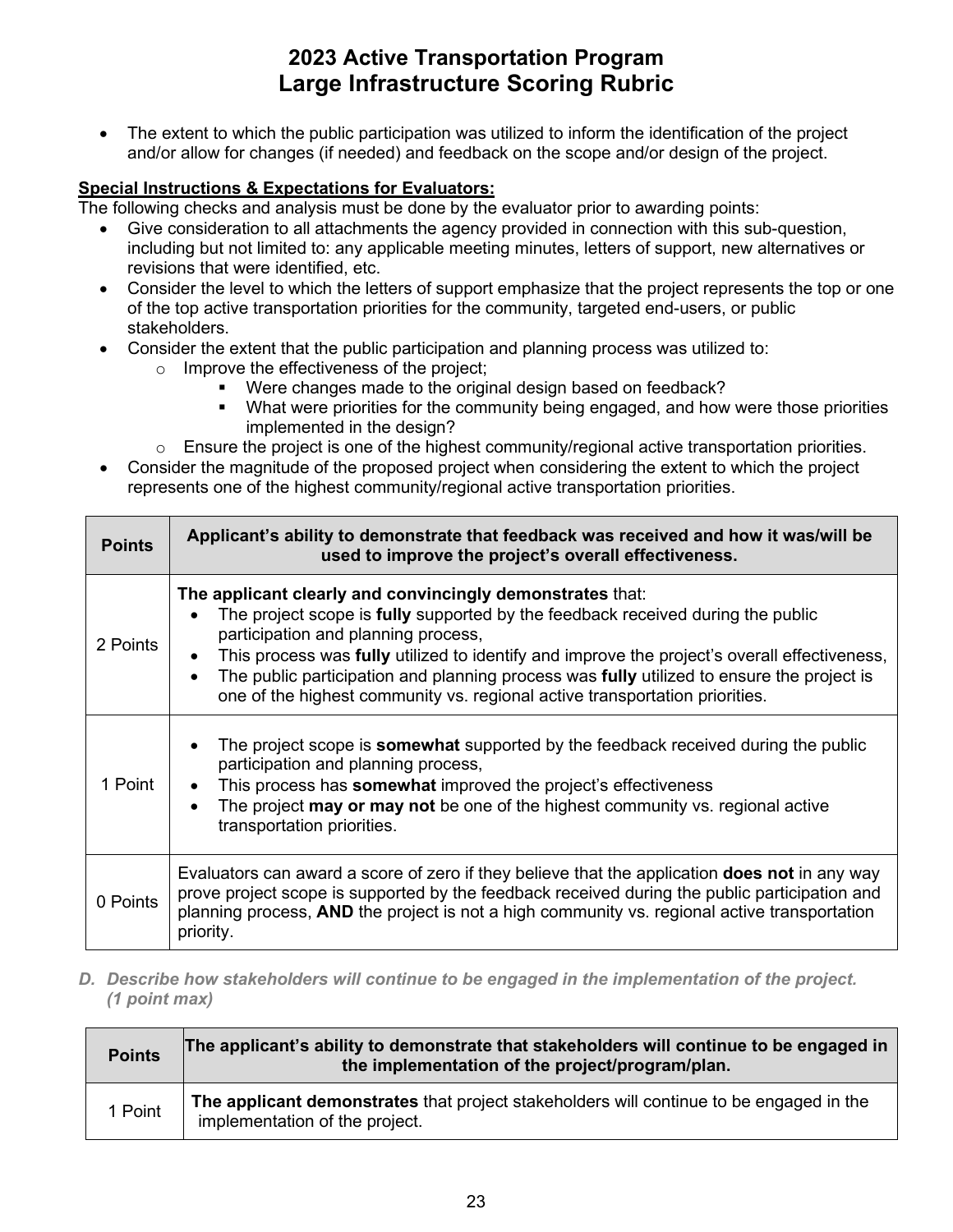| 0 Points | Evaluators can award a score of zero if they believe that the application <b>does not</b><br>demonstrate that project stakeholders will continue to be engaged in the implementation of |
|----------|-----------------------------------------------------------------------------------------------------------------------------------------------------------------------------------------|
|          | the project/program/plan.                                                                                                                                                               |

*E. Is this project specifically listed in an approved Active Transportation Plan or similar plan? Provide a brief description of the plan, and the public engagement process used to develop the plan. (1 point max)* 

#### **Special Instructions & Expectations for Evaluators:**

- Applicants may use an Active Transportation Plan or a similar plan to qualify for this point and must justify how a "similar" plan qualifies.
- All plans must have been developed through a robust public engagement process, and the applicant should provide a brief description of this process.
- • Projects that are included in plans that are in progress but have not been approved may qualify for this point if the plan will be approved within a reasonable timeframe.

| <b>Points</b> | This project is specifically listed in an approved Transportation Plan                           |
|---------------|--------------------------------------------------------------------------------------------------|
| 1 Point       | This project is <b>specifically</b> listed in an Active Transportation Plan or similar plan.     |
| 0 Points      | This project is <b>NOT specifically</b> listed in an Active Transportation Plan or similar plan. |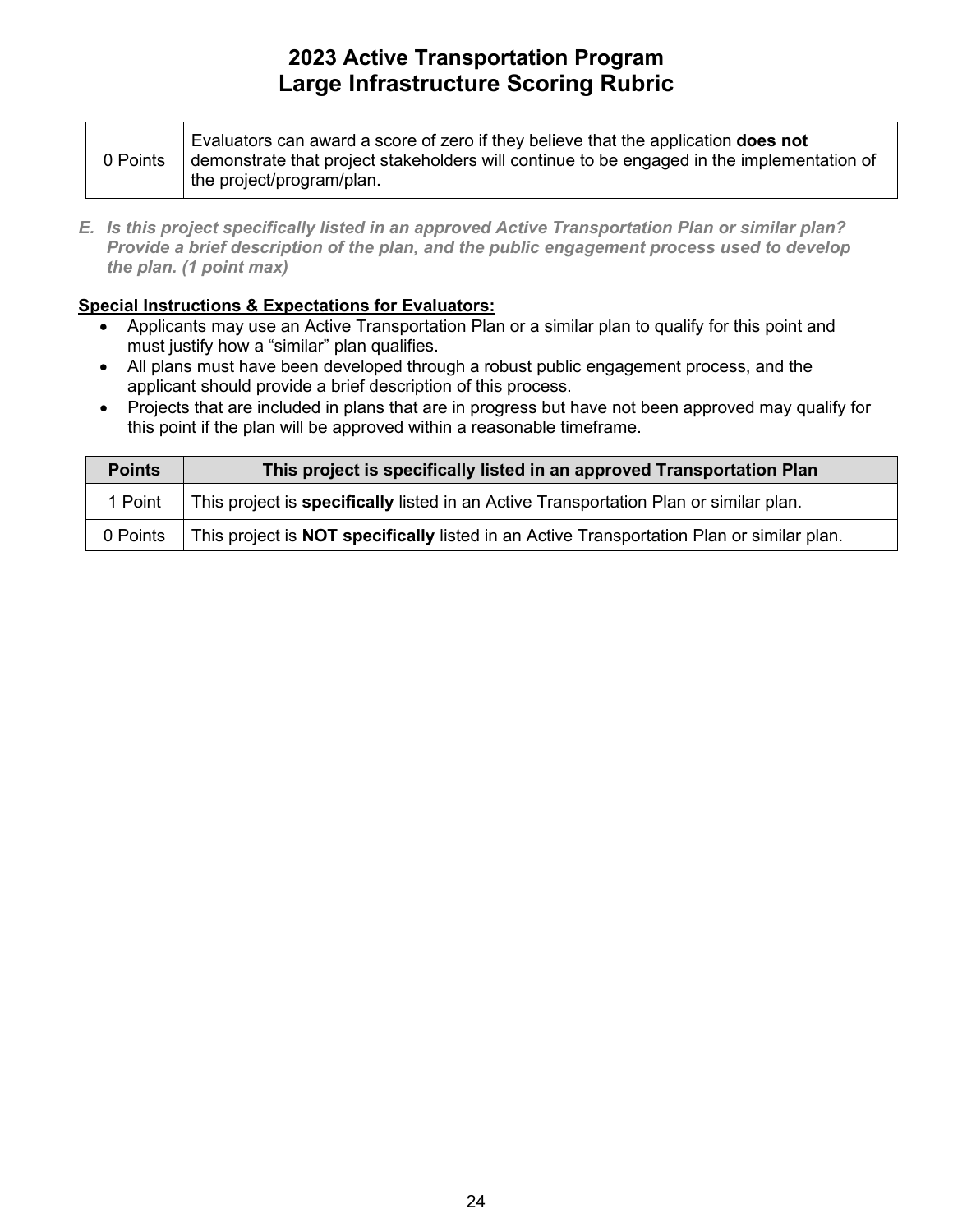### **QUESTION #5: CONTEXT-SENSITIVE BIKEWAYS/WALKWAYS AND INNOVATIVE PROJECT ELEMENTS (0-5 POINTS)**

*A. Context-sensitive bikeways/walkways*

 *user comfort and for the local community context? How are the "recognized best" solutions employed in this project appropriate to maximize* 

*As you address this question, consider the following:* 

- *The posted speed limits and actual speed;*
- *The existing and future motorized and non-motorized traffic volume;*
- *The widths for each facility;*
- *The amount of physical separation from vehicular traffic;*
- *The adjacent land use; and*
- How the project is advancing a low(er) stress environment on each facility or a low-stress *network:* 
	- o *What is the current stress level? (low, medium or high)*
	- $\circ$  If the stress level is medium or high, is the project going beyond minimum design  *standards to maximize comfort and potential users of all ages and abilities?*
	- o *What features are included to promote low-stress, comfortable, and safe walking and/or biking conditions?*
	- o *Does the project expand on or create a low-stress network?*
- *B. Innovative Elements*

*Does this project propose any solutions that are new to their region? Were any innovative elements considered, but not selected? Explain why they were not selected.* 

*C. For Combination I/NI Projects Only: Evaluation and Sustainability For projects with non-infrastructure elements, describe how the effectiveness of the program will be measured and how the program will be sustained after completion.* 

#### **Special Instructions & Expectations for Evaluators:**

- The project satisfies the purpose and needs of a full range of stakeholders, including users of all ages and abilities.
- The project is a safe facility for both the user and the community.
- • The project expands on, creates, or fits within the community's vision for a low-stress active transportation network.
- The project is in harmony with the community, and it preserves the environmental, scenic, aesthetic, historical, and natural resource values of the area.
- The project exceeds the expectations of both designers and stakeholders and achieves a level of excellence in people's minds.
- • The project involves the efficient and effective use of the resources (time, budget, community) of all involved parties.
- The project is designed and built with minimal disruption to the community.
- The project is seen as having added lasting value to the community.
- • For combined I/NI projects, on part C, the evaluator should consider:
	- $\circ$  The amount of times the program is evaluated (before, during, after).
	- o Whether the evaluation tools/method can be replicated.
	- o Whether the evaluation tools/methods described are realistic and doable.
	- $\circ$  Whether the program is seen as having added lasting value to the community.
	- $\circ$  Whether the described sustainability plan is realistic and doable.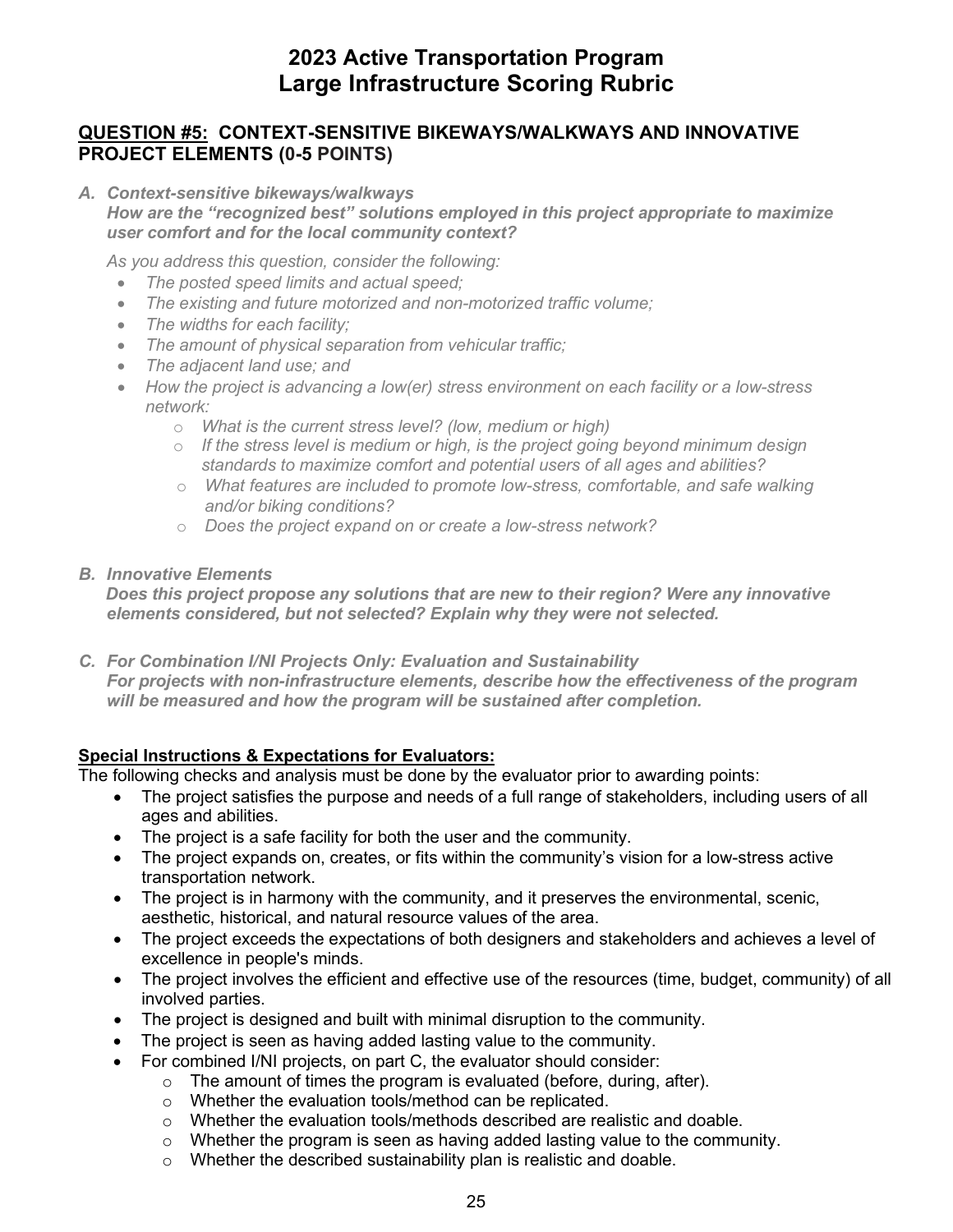| <b>Points</b> | The applicant's ability to demonstrate that the "recognized best" solutions employed<br>in this project are appropriate to maximize user comfort and appropriate to the local<br>community context. AND the applicant's ability to explain what innovative elements<br>are being utilized, or why innovative elements were not selected.                                                                                                    |
|---------------|---------------------------------------------------------------------------------------------------------------------------------------------------------------------------------------------------------------------------------------------------------------------------------------------------------------------------------------------------------------------------------------------------------------------------------------------|
| 5 Points      | The applicant clearly and convincingly demonstrates that:<br>Recognized best solutions were employed in this project, and<br>The project is proposing innovative solutions to best address the project's<br>$\bullet$<br>issues/needs,<br>or<br>Recognized best solutions were employed, and innovative elements were considered;<br>$\bullet$<br>and the reason for not selecting the innovative elements is very clear and<br>compelling. |
| 3-4 Points    | Recognized best solutions were employed in this project, and/or<br>$\bullet$<br>The project is proposing innovative solutions,<br>$\bullet$<br>or<br>Viable innovative elements were considered, and the explanation for not selecting the<br>$\bullet$<br>innovations is noted.                                                                                                                                                            |
| 1-2 Points    | Recognized best solutions were employed, and/or<br>$\bullet$<br>Innovative elements were considered but not selected, and no explanation was given.                                                                                                                                                                                                                                                                                         |
| 0 Points      | Evaluators can award a zero if the solutions are not appropriate to maximize user comfort,<br>and innovative solutions were not proposed, or the reason for not selecting the<br>innovations was not explained.                                                                                                                                                                                                                             |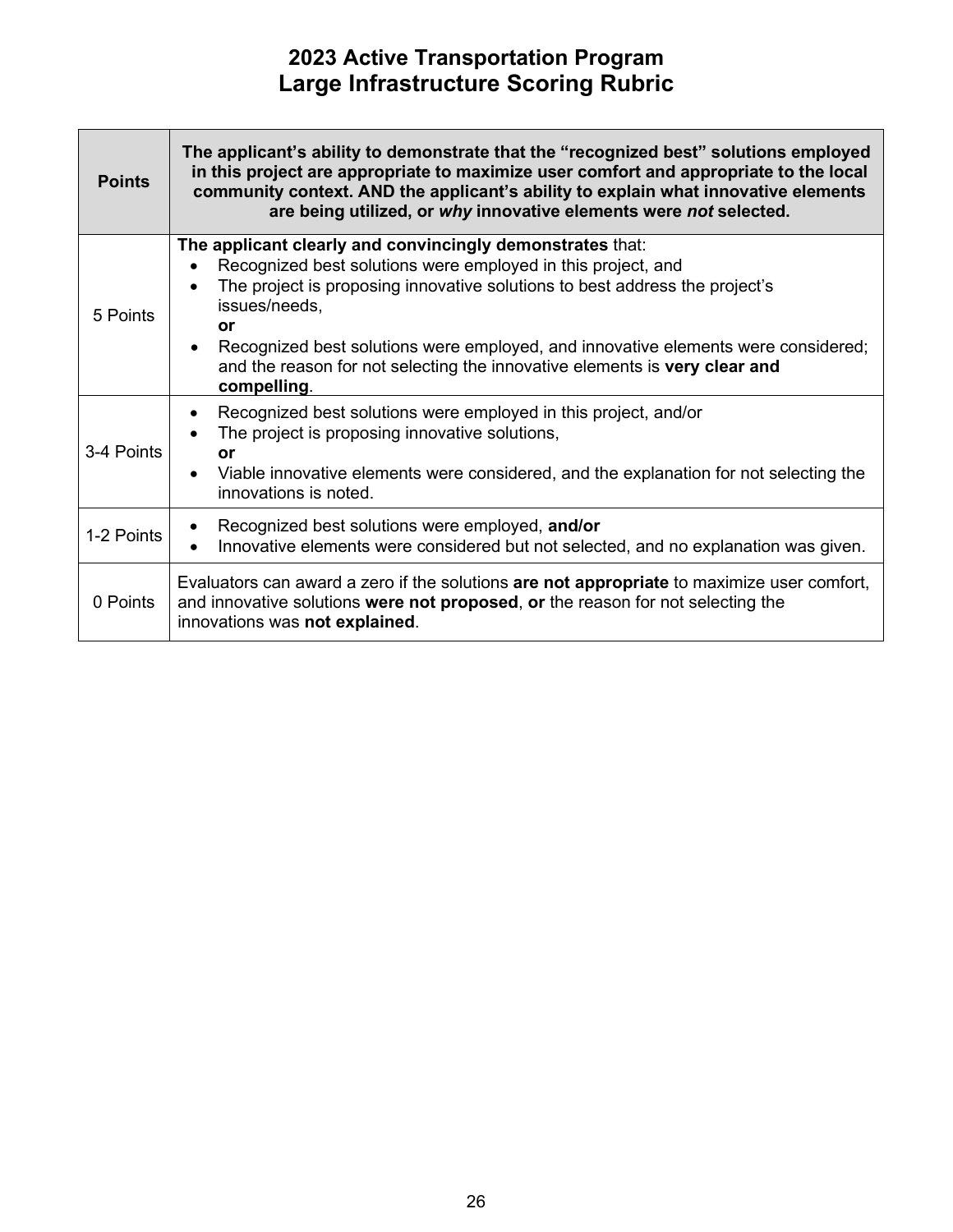### **QUESTION #6: TRANSFORMATIVE PROJECTS (0-5 POINTS)**

- *A. Describe how your project will transform the non-motorized environment? Address the potential for this project to support existing and planned housing, especially affordable housing. Applicants are encouraged to apply for the California Department of Housing and Community Development's (HCD) Prohousing Designation Program and to describe how local policies align with prohousing criteria. If housing is not an issue for the community, explain why it is not a concern. If applicable, include a discussion of the transformative nature of the non-infrastructure component.*
- *B. Describe how other new or proposed funded projects or policies in the vicinity of this project will attribute to the transformative nature of this project? As you address this question, consider project types (including the following):* 
	- *Transit*
	- *Land Use*
	- *The overall non-motorized network*
	- *Local policies and/or ordinances*

*Please attach documentation that supports the transformative nature of the project. This could include:* 

- *The meeting minutes voting to fund the project, or*
- *The approved environmental document, or*
- *An HCD Prohousing Designation certification or a copy of the submitted application form, or*
- A local Housing Element that is in compliance with the State Housing Element Law, or
- *Other important documentation demonstrating the transformation*

#### **Special Instructions & Expectations for Evaluators:**

- potential to create transformative mode-shift? • Does the applicant have local adopted policies and/or ordinances in place to support the project's
- • Did the applicant attach samples of adopted policies and/or ordinances that impact the non-motorized environment?
- and/or biking network, e.g., a Complete Streets policy? • Does the applicant have goals, objectives, and performance measures for a complete walking
- Does the applicant have goals, objectives, and performance measures for reducing pedestrian and/or bicyclist fatalities and serious injuries?
- Did the applicant discuss land use, zoning, and other development standards?
- checklists, and facility design guidelines? • Does the applicant have supportive policy tools, such as planning checklists, project development
- housing? If housing is not an issue, the applicant must explain why it is not a concern for the Is there potential for the project to support existing and planned housing, especially affordable community.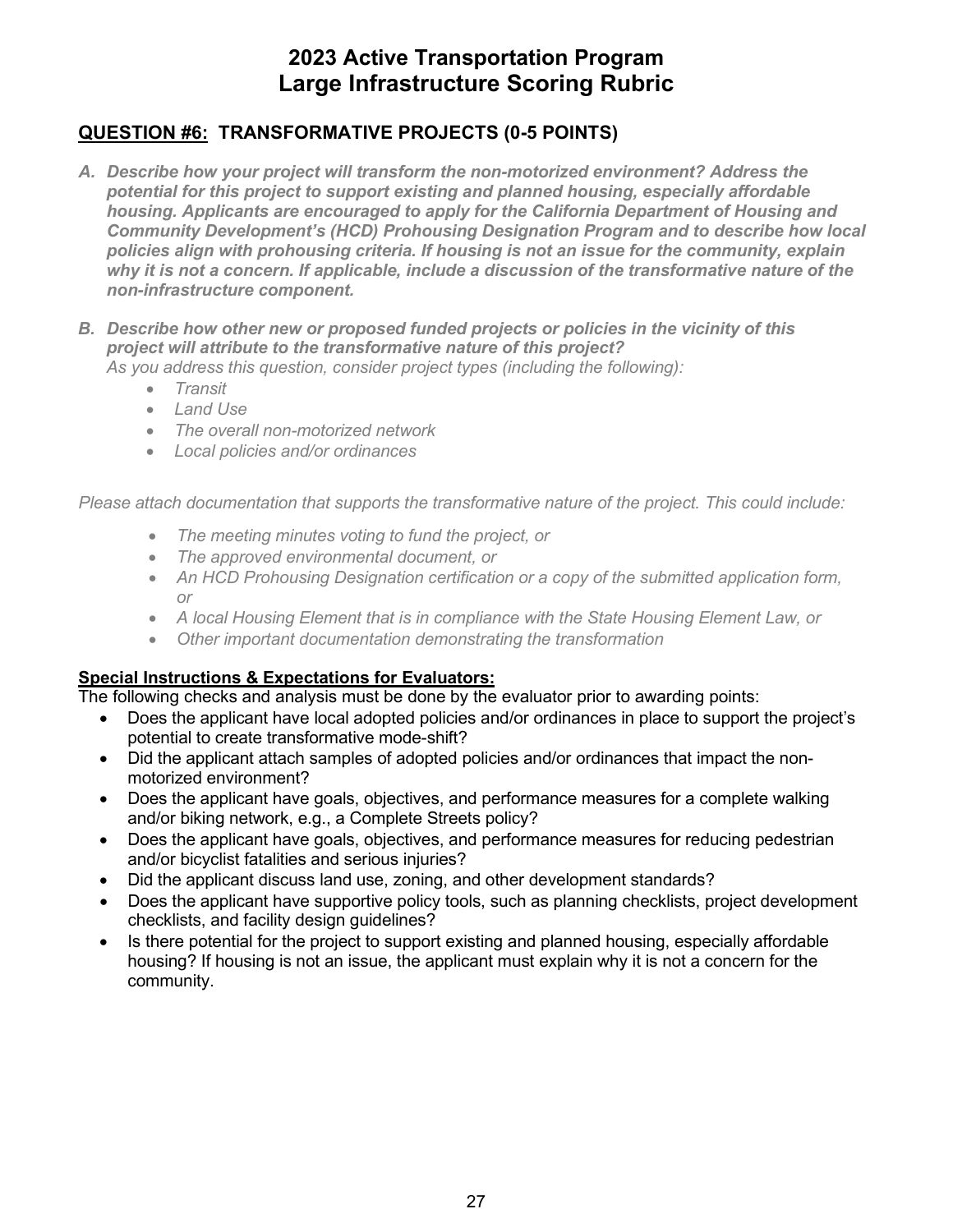| <b>Points</b>            | Transforming the non-motorized environment and how other new or proposed<br>funded projects or policies in the vicinity of this project will attribute to the<br>transformative nature of this project                                                                                                                                                                                                                                 |
|--------------------------|----------------------------------------------------------------------------------------------------------------------------------------------------------------------------------------------------------------------------------------------------------------------------------------------------------------------------------------------------------------------------------------------------------------------------------------|
| 5 Points                 | The applicant clearly and convincingly demonstrates that:<br>The project is transforming the non-motorized environment, and/or<br>This project is being combined with other projects, policies, and/or ordinances to<br>make a transformative change,<br>The applicant <b>clearly</b> addressed the potential for the project to support the existing<br>$\bullet$<br>and planned housing developments, especially affordable housing. |
| $3 - 4$<br><b>Points</b> | The applicant sufficiently demonstrates that:<br>The project is transforming the non-motorized environment, and/or<br>$\bullet$<br>This project is being combined with projects, policies, and/or ordinances to make a<br>transformative change,<br>The applicant addressed the potential for the project to support the existing and<br>planned housing developments, especially affordable housing.                                  |
| $1 - 2$<br><b>Points</b> | The applicant somewhat demonstrates that:<br>The project is transforming the non-motorized environment and/or<br>This project is being combined with projects, policies, and/or ordinances to make a<br>transformative change<br>The applicant did not adequately address the potential for the project to support the<br>$\bullet$<br>existing and planned housing developments, especially affordable housing.                       |
| 0 Points                 | Evaluators can award a zero if the applicant could not show that the project will have a<br>transformative effect on the non-motorized environment.                                                                                                                                                                                                                                                                                    |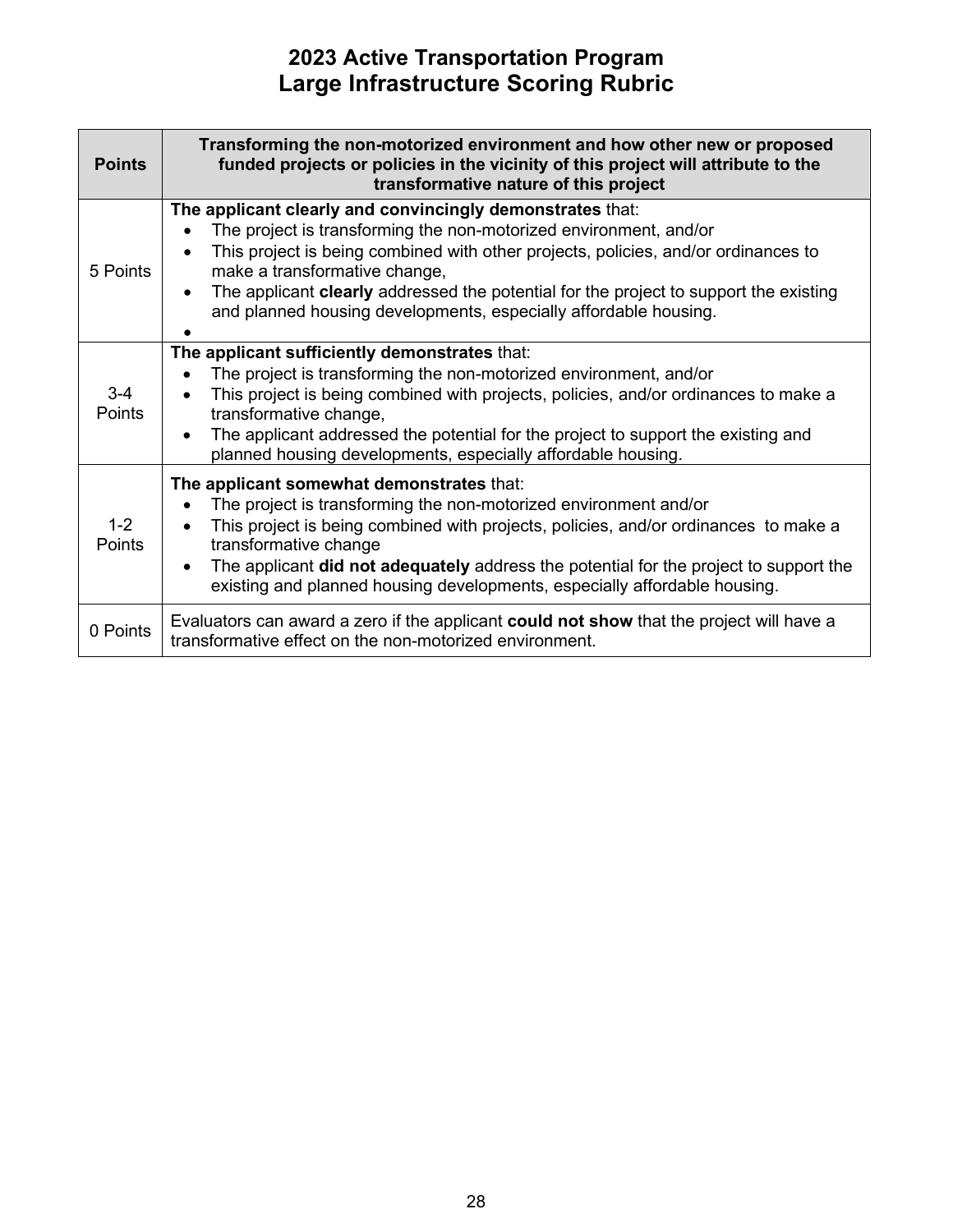### **(0-7 POINTS) QUESTION #7: SCOPE AND PLAN LAYOUT CONSISTENCY AND COST-EFFECTIVENESS**

#### *A. Evaluators will consider the following:*

- *Consistency between the Layouts/maps, Engineer's Estimate, and proposed scope*
- *Compliance with the Engineer's Checklist and cost-effectiveness*
- *Complete project schedule*

#### **Breakdown of points:**

Applicants are required to complete Attachment B as part of all Infrastructure and 25-R for combination (Infrastructure & Non-Infrastructure) applications.

Evaluators will consider the following:

- Consistency between the Layouts/Maps, Engineer's Estimate, and proposed scope
	- $\circ$  The layouts should clearly show all of the proposed scope (the scale should be appropriate)
		- The evaluator should easily be able to determine if improvements are on one or both sides of the roadway or at all corners of an intersection, e.g., bulb-outs.
			- Are the right-of-way lines shown? Especially if the improvements are outside of the existing facilities. Are existing power poles and other utilities shown?
			- Was a cross-section included showing the existing facilities and how the improvements will meet the existing facility?
			- **Does the supplied cross-section resemble the location? Or if existing facility widths** differ, are there cross-sections for them?
			- For Combo Projects (Projects with Infrastructure (IF) and Non-Infrastructure (NI)), evaluators will evaluate the Exhibit 25-R for:
				- A complete, clear, and detailed scope;
				- **How well it reflects the applicant's responses throughout the application; and**
				- **How well the overall scope meets the purpose and goals of the ATP.**
- Compliance with the Engineer's Checklist
	- o Were items checked as completed that are not shown in the documents?
	- $\circ$  New traffic signals require a traffic warrant showing that the signal is needed. Is/are the warrants attached?
	- $\circ$  For Combo Projects, evaluators will also consider the Exhibit 25-R for compliance with Non-Infrastructure Guidance.
- Complete Project Schedule
	- $\circ$  Does the schedule allow adequate time to complete each phase, including:
		- **Environmental studies, if needed?**
		- **Acquisitions and Utility relocations, if needed?**
	- $\circ$  For Combo Projects, evaluators will also consider how the NI phase coordinates with IF phases and, if it is a school program, coordination with school schedules.

#### **Special Instructions & Expectations for Evaluators:**

If the applicant failed to follow any directions in filling out the Engineer's checklist and associated attachments, the evaluator should **not give full points** for this sub-question.

 funds provided. The application should show that consideration was given to the project's cost-**Note** – A project's cost-effectiveness is considered to be the **relative costs** of the project in comparison to the **project's benefits** as defined by the purpose and goals of the ATP. This includes the consideration of the safety and mobility benefit in relation to both the total project cost and the effectiveness. Did the applicant:

- Show that the project will meet the non-motorized needs of users of a wide range of ages and abilities?
- Exhibit a balance between utility and aesthetics?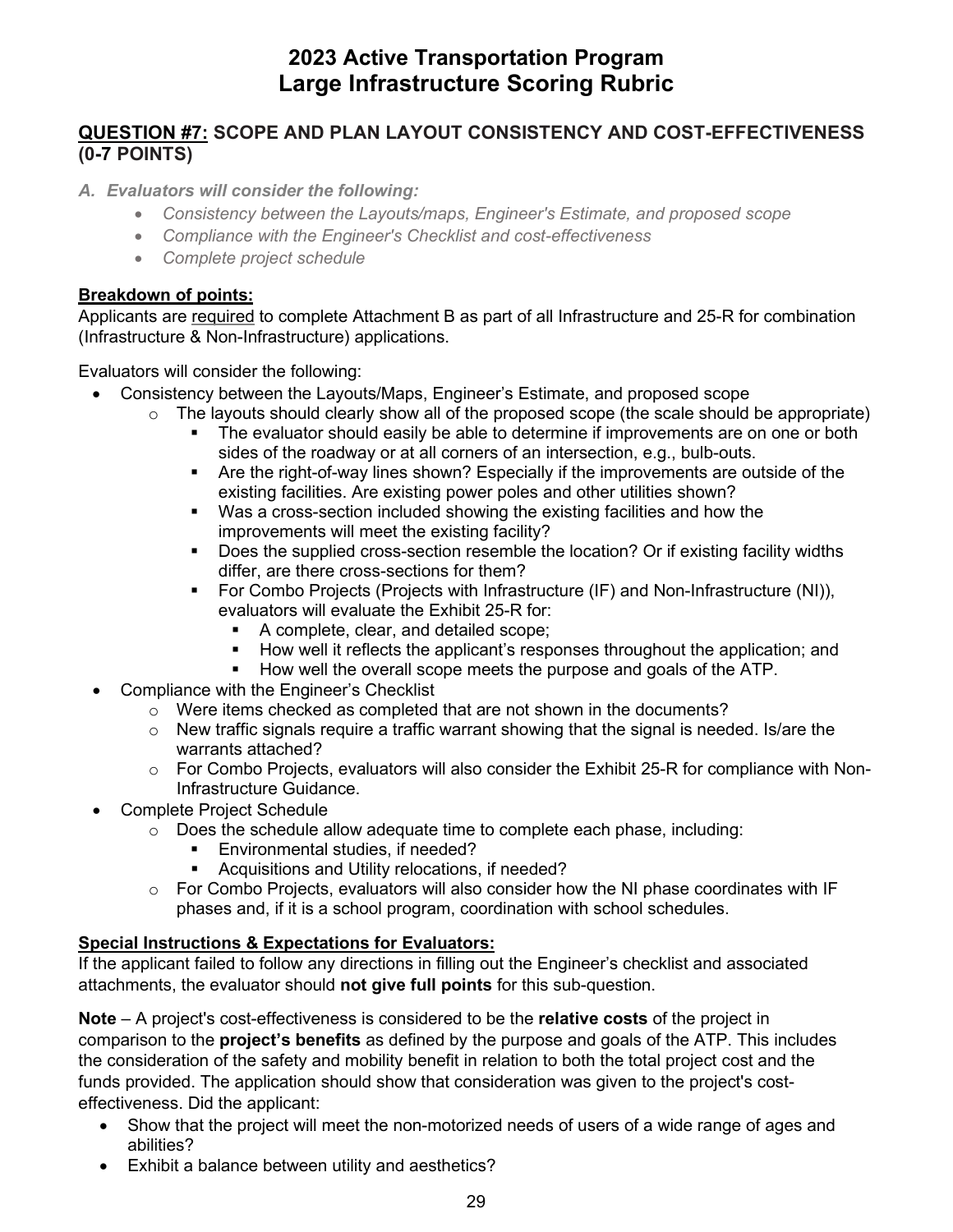• Taken a systematic approach to analyzing strengths and weaknesses of various alternatives and has selected the alternative that will provide the highest benefits for the lowest cost?

| <b>Points</b> | <b>Evaluating Layouts/Maps</b>                                                                                                                                     |
|---------------|--------------------------------------------------------------------------------------------------------------------------------------------------------------------|
| 4 Points      | The submitted layouts/maps are complete, clear, and provide sufficient detail to<br>determine the full scope of the proposed project.                              |
| 2-3 Points    | The submitted layouts/maps contain enough detail and/or organization to outline<br>the various elements of the proposed project; but may be unclear in some areas. |
| 1 Point       | The submitted layouts/maps are poorly developed or vague in outlining the various<br>elements of the proposed project.                                             |
| 0 Points      | The applicant failed to provide layouts/maps.                                                                                                                      |

| <b>Points</b> | <b>Evaluating Engineer's Estimate</b>                                                                                                                   |
|---------------|---------------------------------------------------------------------------------------------------------------------------------------------------------|
| 2 Points      | The submitted estimate is thorough and consistent with the elements and<br>phases of the proposed project; and the cost-effectiveness is apparent.      |
| 1 Point       | The submitted estimate lacks sufficient detail but is mostly consistent with the<br>proposed project, and/or the cost-effectiveness is not as apparent. |
| 0 Points      | The applicant failed to provide an estimate that matches the proposed elements,<br>and/or the project is not cost-effective.                            |

| <b>Points</b> | <b>Evaluating the Project Schedule</b>                                                                                                                                |
|---------------|-----------------------------------------------------------------------------------------------------------------------------------------------------------------------|
| 1 Point       | The submitted schedule fully incorporates necessary phases and provides<br>adequate time to complete the phases (PA&ED, PS&E, ROW, CON, and CON-NI).                  |
| 0 Points      | The submitted schedule failed to incorporate necessary phases and/or does not<br>provide adequate time to complete the phases (PA&ED, PS&E, ROW, CON, and<br>CON-NI). |